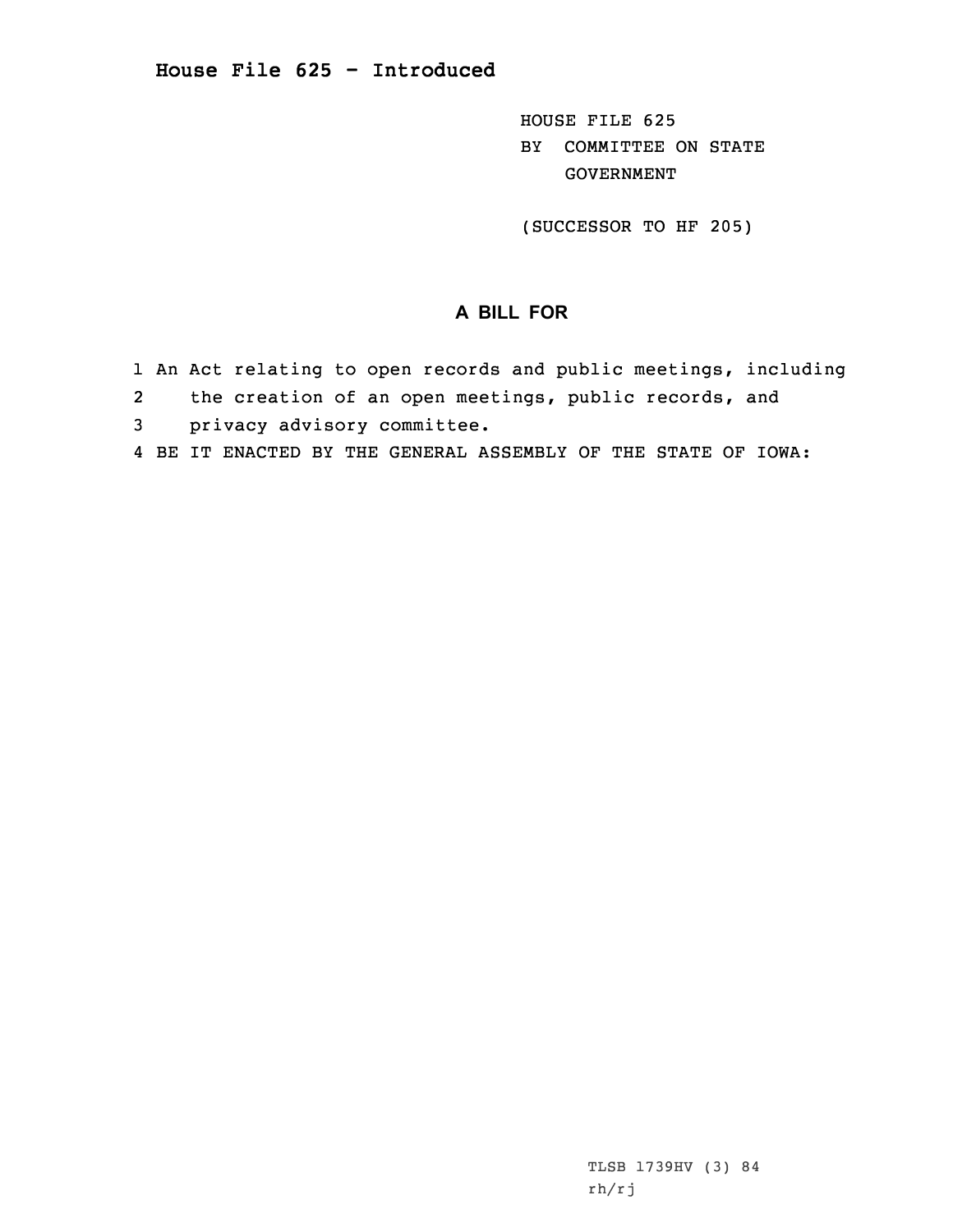1 Section 1. Section 8A.341, subsection 2, Code 2011, is 2 amended to read as follows:

 2. If money is appropriated for this purpose, by November 1 of each year supply <sup>a</sup> report which contains the name, gender, county, or city of residence when possible, official title, salary received during the previous fiscal year, base salary as computed on July 1 of the current fiscal year, and traveling and subsistence expense of the personnel of each of the departments, boards, and commissions of the state government except personnel who receive an annual salary of less than one thousand dollars. The number of the personnel and the total amount received by them shall be shown for each department in the report. All employees who have drawn salaries, fees, or expense allowances from more than one department or subdivision shall be listed separately under the proper departmental heading. On the request of the director, the head of each department, board, or commission shall furnish the data covering that agency. The report shall be distributed upon request without charge in an electronic medium to each caucus of the general assembly, the legislative services agency, the chief clerk of the house of representatives, and the secretary of the senate. Copies of the report shall be made available to other persons in an electronic medium upon payment of <sup>a</sup> fee, which shall not exceed the cost of providing the copy of the 25 report. Sections 22.2 through 22.6 22.5 apply to the report. All funds from the sale of the report shall be deposited in the printing revolving fund established in section 8A.345.

28 Sec. 2. Section 8E.202, subsection 1, unnumbered paragraph 29 1, Code 2011, is amended to read as follows:

 The department and each agency shall provide for the widest possible dissemination of information between agencies and the public relating to the enterprise strategic plan and agency strategic plans, including but not limited to internet access. This section does not require the department or an agency to release information which is classified as <sup>a</sup> confidential

 $-1-$ 

LSB 1739HV (3) 84 rh/rj 1/25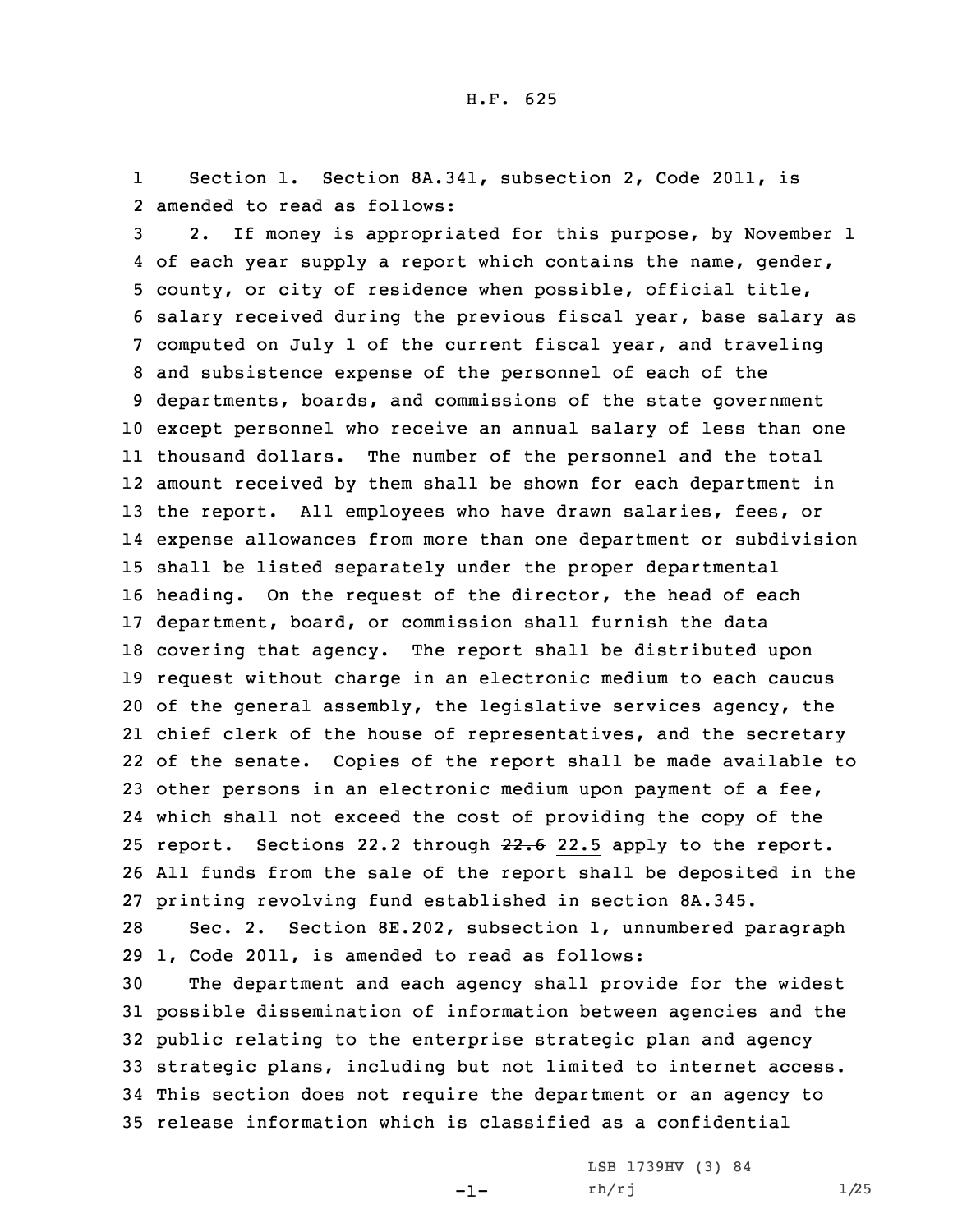1 record under this Code, including but not limited to section 2 <del>22.7</del>.

3 Sec. 3. Section 8E.202, subsection 3, Code 2011, is amended 4 to read as follows:

5 3. A record which is confidential under this Code, including 6 but not limited to section  $22.7$ , shall not be released to the 7 public under this section.

8 Sec. 4. Section 21.1, Code 2011, is amended by striking the 9 section and inserting in lieu thereof the following:

10 **21.1 Intent —— declaration of policy.**

11 1. The general assembly recognizes that open government is <sup>a</sup> cornerstone to ensuring and protecting the free exchange of information from government to the people and it is therefore the intent of the general assembly to do all of the following: *a.* Provide access to governmental information as an essential function of government and an integral part of the routine duties of governmental officers and employees.

18 *b.* Balance transparency in government with the need to 19 protect personal privacy.

<sup>20</sup> *c.* Recognize barriers that may impede the public's access 21 to governmental information and participation in governmental 22 functions and remove those barriers.

<sup>23</sup> *d.* Ensure and facilitate the public's right to access and 24 review governmental information.

25 2. Ambiguity in the construction or application of this 26 chapter should be resolved in favor of openness.

27 Sec. 5. Section 21.4, subsections 1 and 3, Code 2011, are 28 amended to read as follows:

 1. <sup>A</sup> Except as provided in subsection 3, <sup>a</sup> governmental 30 body, except township trustees, shall give notice of the time, date, and place of each meeting including <sup>a</sup> reconvened meeting 32 of the governmental body, and  $\frac{1}{100}$  the tentative agenda of the meeting, in <sup>a</sup> manner reasonably calculated to apprise the public of that information. Reasonable notice shall include advising the news media who have filed <sup>a</sup> request for notice

 $-2-$ 

LSB 1739HV (3) 84  $rh/rj$  2/25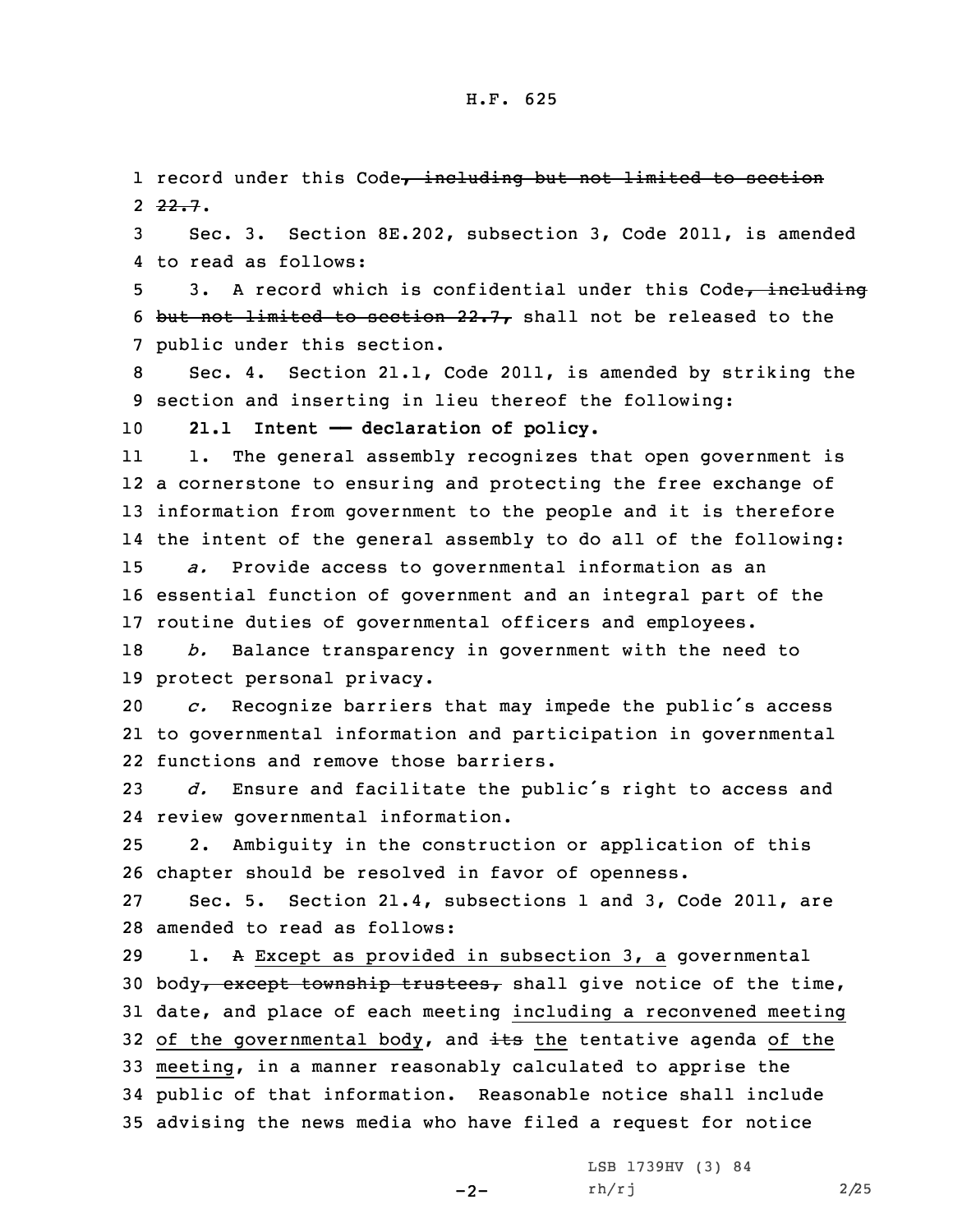with the governmental body and posting the notice on <sup>a</sup> bulletin board or other prominent place which is easily accessible to the public and clearly designated for that purpose at the principal office of the body holding the meeting, or if no such office exists, at the building in which the meeting is to be 6 held.

 3. Subsection 1 does not apply to any of the following: *a.* <sup>A</sup> meeting reconvened within four hours of the start of its recess, where an announcement of the time, date, and place of the reconvened meeting is made at the original meeting in open session and recorded in the minutes of the meeting and there is no change in the agenda.

13 *b.* <sup>A</sup> meeting held by <sup>a</sup> formally constituted subunit of <sup>a</sup> 14 parent governmental body <del>may conduct a meeting without notic</del>e 15 as required by this section during a lawful meeting of the 16 parent governmental body<sub>r</sub> or during a recess in that meeting 17 of up to four hours, or <sup>a</sup> meeting of that subunit immediately 18 following that the meeting of the parent governmental body, if 19 the meeting of  $t$ he that subunit is publicly announced in open 20 session at the parent meeting and the subject of the meeting 21 reasonably coincides with the subjects discussed or acted upon 22 by the parent governmental body.

23 Sec. 6. Section 21.5, subsection 1, paragraph j, Code 2011, 24 is amended to read as follows:

 *j.* To discuss the purchase of particular real estate only where premature disclosure could be reasonably expected to increase the price the governmental body would have to pay for 28 that property. The minutes and the tape audio recording of <sup>a</sup> session closed under this paragraph shall be available for public examination when the transaction discussed is completed. Sec. 7. Section 21.5, subsection 4, Code 2011, is amended to read as follows:

33 4. <sup>A</sup> governmental body shall keep detailed minutes of all 34 discussion, persons present, and action occurring at <sup>a</sup> closed 35 session, and shall also tape audio record all of the closed

-3-

LSB 1739HV (3) 84 rh/rj 3/25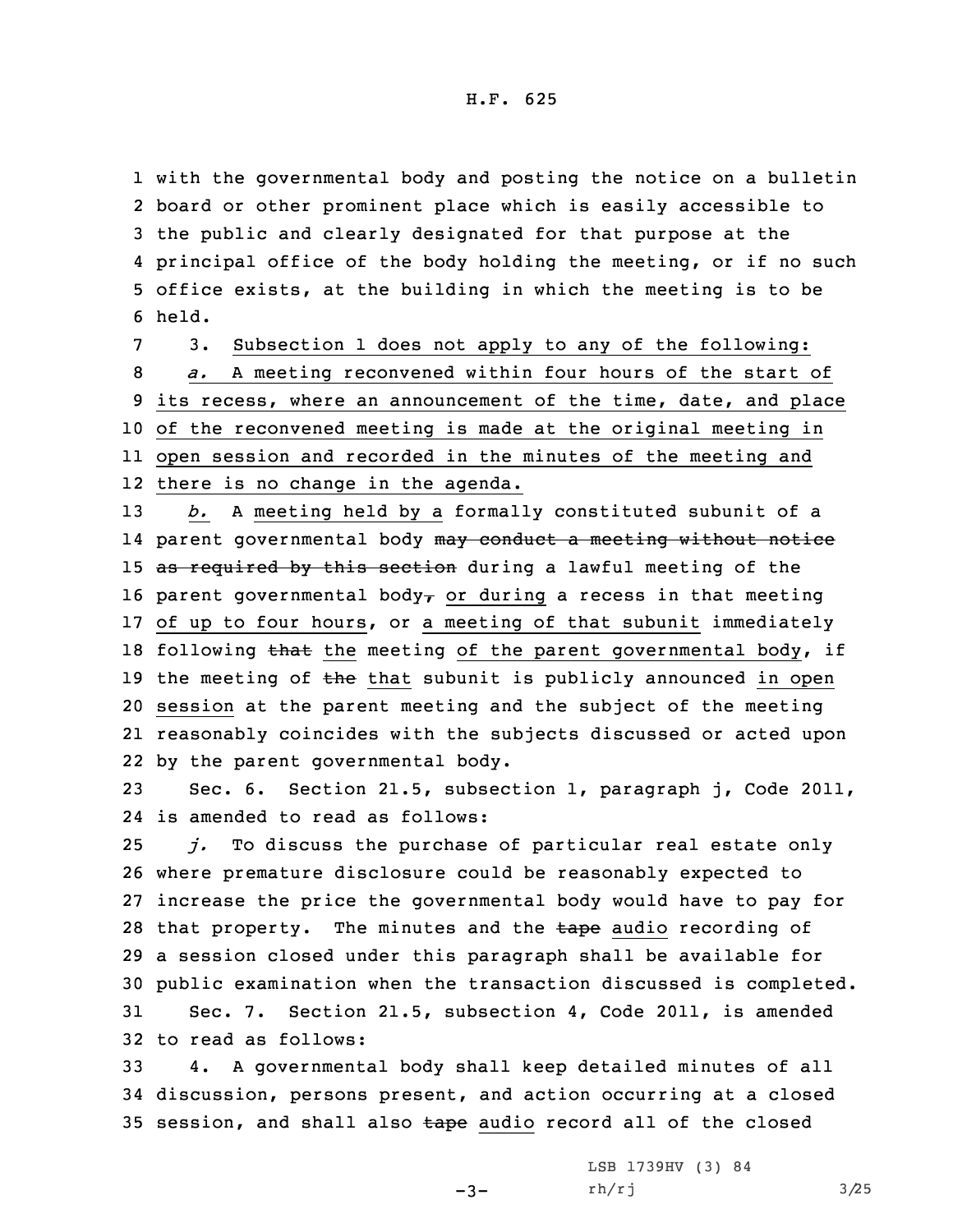1 session. The detailed minutes and tape audio recording of a closed session shall be sealed and shall not be public records open to public inspection. However, upon order of the court in an action to enforce this chapter, the detailed minutes 5 and tape audio recording shall be unsealed and examined by the court in camera. The court shall then determine what part, if any, of the minutes should be disclosed to the party seeking enforcement of this chapter for use in that enforcement proceeding. In determining whether any portion of the minutes or recording shall be disclosed to such <sup>a</sup> party for this purpose, the court shall weigh the prejudicial effects to the public interest of the disclosure of any portion of the minutes or recording in question, against its probative value as evidence in an enforcement proceeding. After such <sup>a</sup> determination, the court may permit inspection and use of all 16 or portions of the detailed minutes and tape audio recording by the party seeking enforcement of this chapter. <sup>A</sup> governmental 18 body shall keep the detailed minutes and tape audio recording of any closed session for <sup>a</sup> period of at least one year from the date of that meeting, except as otherwise required by law. 21 Sec. 8. Section 21.6, subsection 3, paragraph a, Code 2011, is amended to read as follows: *a.* Shall assess each member of the governmental body who

 participated in its violation damages in the amount of not more 25 than five hundred dollars nor and not less than one hundred dollars. However, if <sup>a</sup> member of <sup>a</sup> governmental body knowingly participated in such <sup>a</sup> violation, damages shall be in the amount of not more than two thousand five hundred dollars and not less than one thousand dollars. These damages shall be paid by the court imposing it to the state of Iowa, if the body in question is <sup>a</sup> state governmental body, or to the local government involved if the body in question is <sup>a</sup> local governmental body. <sup>A</sup> member of <sup>a</sup> governmental body found to have violated this chapter shall not be assessed such damages if that member proves that the member did any of the following:

 $-4-$ 

LSB 1739HV (3) 84 rh/rj 4/25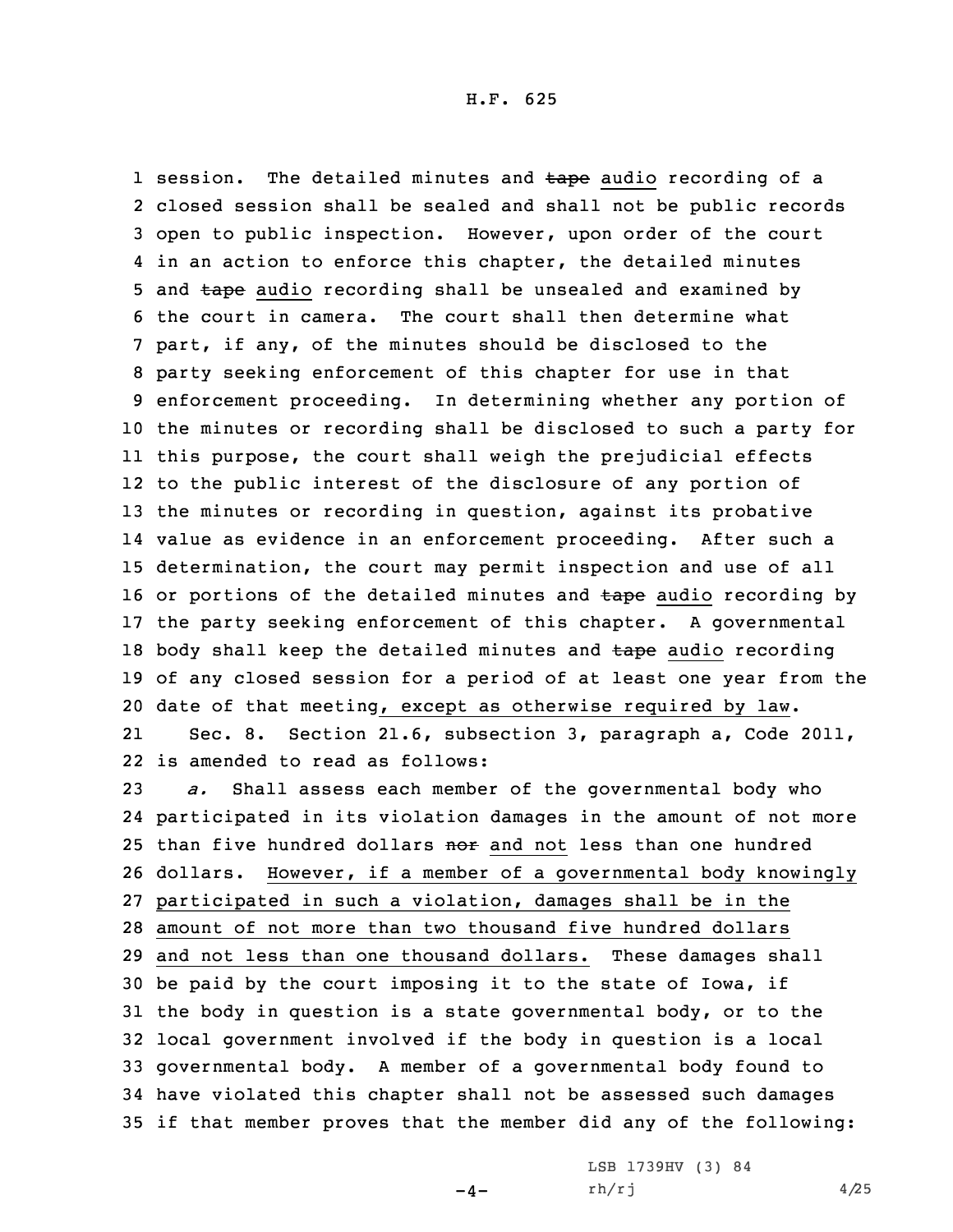1(1) Voted against the closed session.

2 (2) Had good reason to believe and in good faith believed 3 facts which, if true, would have indicated compliance with all 4 the requirements of this chapter.

5 (3) Reasonably relied upon a decision of a court, or a formal opinion of the attorney general, or the attorney for the governmental body, given in writing, or as memorialized in the minutes of the meeting at which an oral opinion was given, or an advisory opinion of the attorney general, or the attorney for the governmental body, given in writing.

11 Sec. 9. Section 21.8, subsection 1, unnumbered paragraph 1, 12 Code 2011, is amended to read as follows:

 <sup>A</sup> governmental body may conduct <sup>a</sup> meeting and individual members of <sup>a</sup> governmental body may participate in meetings of <sup>a</sup> governmental body by electronic means only in circumstances where such <sup>a</sup> meeting in person is impossible or impractical and only if the governmental body complies with all of the following:

19 Sec. 10. NEW SECTION. **22.0A Intent —— declaration of** 20 **policy.**

21 1. The general assembly recognizes that open government is <sup>a</sup> cornerstone to ensuring and protecting the free exchange of information from government to the people and it is therefore the intent of the general assembly to do all of the following: *a.* Provide access to governmental information as an essential function of government and an integral part of the routine duties of government officers and employees.

28 *b.* Balance transparency in government with the need to 29 protect personal privacy.

<sup>30</sup> *c.* Recognize barriers that may impede the public's access 31 to governmental information and participation in governmental 32 functions and remove those barriers.

<sup>33</sup> *d.* Ensure and facilitate the public's right to access and 34 review government information.

35 2. Ambiguity in the construction or application of this

-5-

LSB 1739HV (3) 84 rh/rj 5/25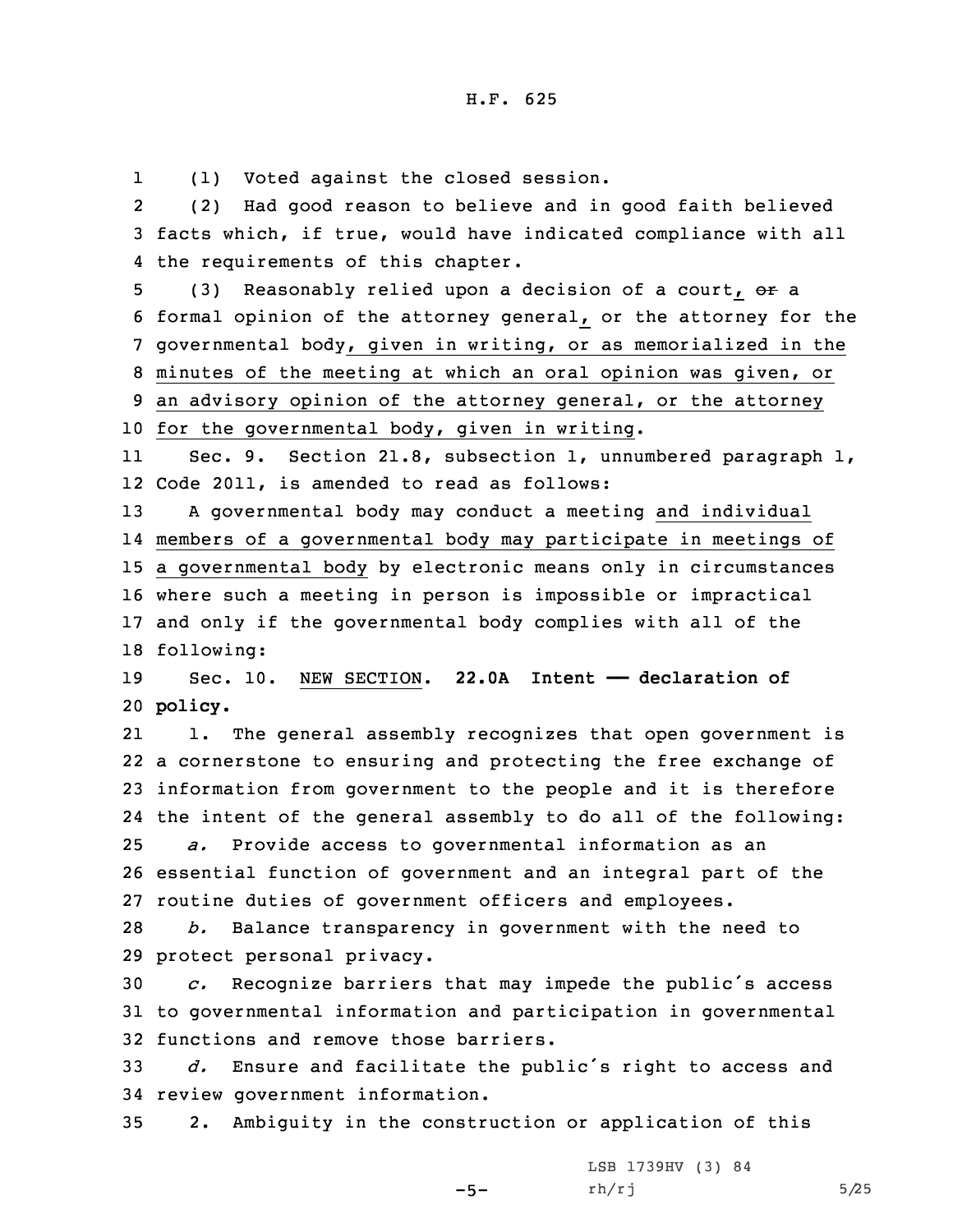1 chapter should be resolved in favor of openness.

2 Sec. 11. Section 22.2, subsection 1, Code 2011, is amended 3 to read as follows:

4 1. *a.* Every person shall have the right to examine and copy <sup>a</sup> public record and to publish or otherwise disseminate <sup>a</sup> public record or the information contained in <sup>a</sup> public record. *b.* Unless otherwise provided for by law, the right to examine <sup>a</sup> public record shall include the right to examine <sup>a</sup> public record without charge while the public record is in the 10 physical possession of the custodian of the public record. The 11 *c.* Unless otherwise provide for by law, the right to copy <sup>a</sup> public record shall include the right to make photographs or photographic copies while the public record is in the possession of the custodian of the public record. If <sup>a</sup> public record exists in electronic format, the governmental body shall provide <sup>a</sup> copy of the public record in electronic form, if reasonable. All rights under this section are in addition to the right to obtain <sup>a</sup> certified copy of <sup>a</sup> public record under section 622.46.

 Sec. 12. NEW SECTION. **22.2A Record requests —— time limits.** 21 1. Upon receipt of an oral or written request to examine or copy <sup>a</sup> public record, the lawful custodian shall, if feasible in the ordinary course of business, permit such examination or copying at the time of the request. If it is not feasible in the ordinary course of business to permit examination or copying of the public record at the time of the request, the lawful custodian shall immediately notify the requester, orally or in writing, when such examination or copying may take place, which shall be no later than five business days from the time of the request unless there is good cause for further delay. If further delay is necessary because of good cause in responding to <sup>a</sup> request to examine or copy <sup>a</sup> record the lawful custodian knows is <sup>a</sup> public record, the lawful custodian shall provide the requester with <sup>a</sup> written statement detailing the reason or reasons for the delay and the date by which the

-6-

LSB 1739HV (3) 84 rh/rj 6/25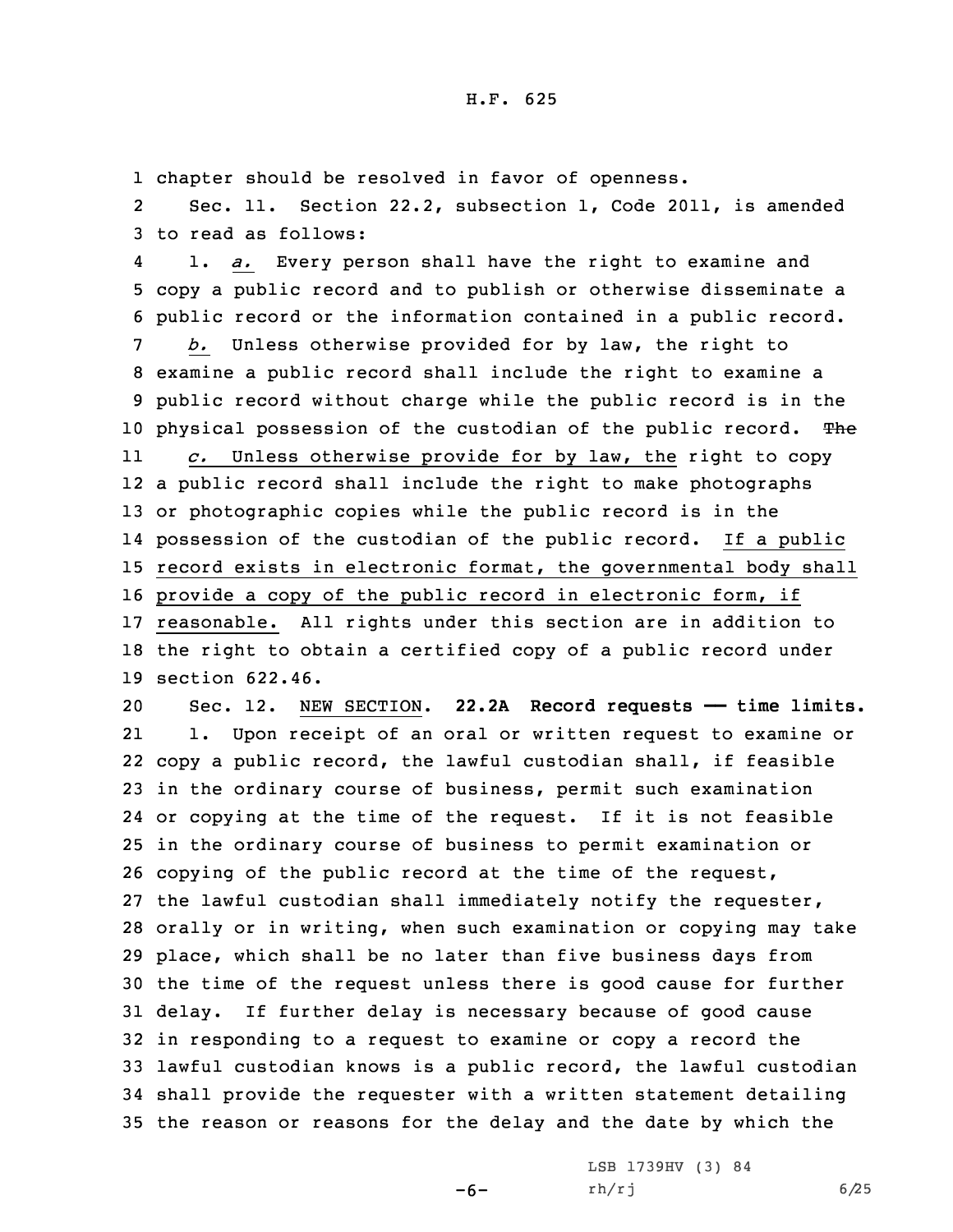1 request will be satisfied.

2 2. If the lawful custodian is in doubt as to whether the record requested is <sup>a</sup> public record or whether the requester should be permitted to examine or copy <sup>a</sup> public record specified in section 22.7, the lawful custodian shall make that determination within ten business days from the date of the request unless further delay is necessary because of good cause, which is communicated in writing to the requester. Examination or copying of the government record shall be allowed within five business days from the date the lawful custodian makes the determination in such circumstances to permit examination or copying of the record unless there is good cause for further delay in fulfilling the request as provided in subsection 1.

 3. If the lawful custodian denies <sup>a</sup> request to examine or copy <sup>a</sup> public record, the custodian must provide the requester at the time of the denial <sup>a</sup> written statement denying the request and detailing the specific reason or reasons for the 19 denial.

 4. If the lawful custodian does not fulfill <sup>a</sup> request to examine or copy <sup>a</sup> public record within the times prescribed in this section, the request shall be deemed denied and the requester shall be entitled to file <sup>a</sup> lawsuit against the lawful custodian pursuant to section 22.10.

25 Sec. 13. Section 22.3, Code 2011, is amended to read as 26 follows:

## 27 **22.3 Supervision —— fees.**

 1. The examination and copying of public records shall be done under the supervision of the lawful custodian of the records or the custodian's authorized designee. The lawful custodian shall not require the physical presence of <sup>a</sup> person requesting or receiving <sup>a</sup> copy of <sup>a</sup> public record and shall fulfill requests for <sup>a</sup> copy of <sup>a</sup> public record received in writing, by telephone, or by electronic means. Fulfillment of <sup>a</sup> request for <sup>a</sup> copy of <sup>a</sup> public record may be

 $-7-$ 

LSB 1739HV (3) 84  $rh/rj$  7/25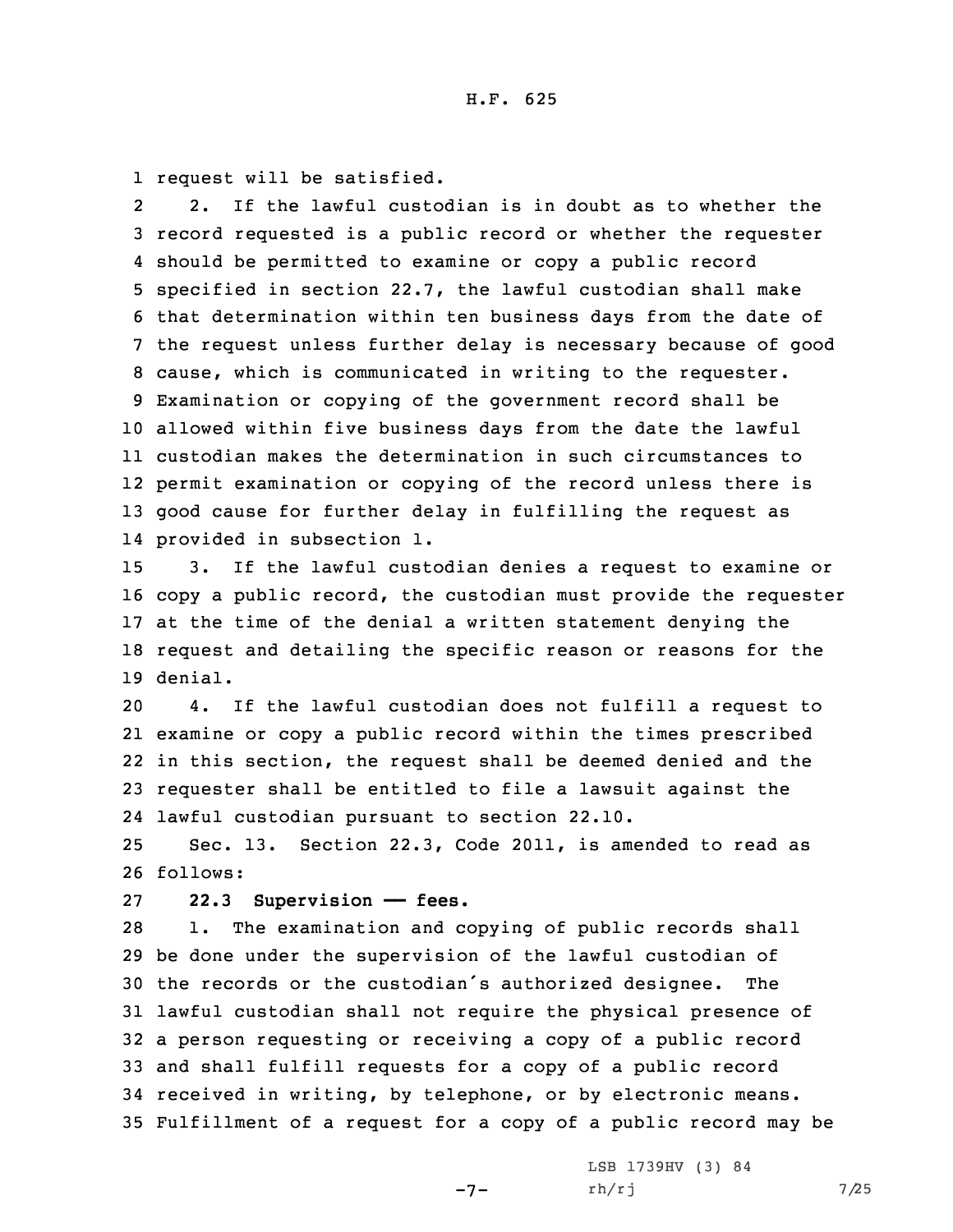contingent upon receipt of payment of expenses to be incurred in fulfilling the request and such estimated expenses shall be communicated to the requester upon receipt of the request who shall be responsible for payment of such expenses once the requester authorizes the copy of the public record. The lawful custodian may adopt and enforce reasonable rules regarding the examination and copying of the records and the protection of the records against damage or disorganization. The lawful custodian shall provide <sup>a</sup> suitable place for the examination and copying of the records, but if it is impracticable to do the examination and copying of the records in the office of the lawful custodian, the person desiring to examine or copy shall pay any necessary expenses of providing <sup>a</sup> place for the examination and copying.

 2. All expenses of the examination and copying shall be paid by the person desiring to examine or copy. The lawful custodian may charge <sup>a</sup> reasonable fee for the services of the lawful custodian or the custodian's authorized designee in supervising the examination and copying of the records or in reviewing the records for confidential information prior to release. If the lawful custodian is an executive branch agency, the lawful custodian shall provide such services at no charge to <sup>a</sup> requester for up to three hours per month. If copy equipment is available at the office of the lawful custodian of any public records, the lawful custodian shall provide any person <sup>a</sup> reasonable number of copies of any public record in the custody of the office upon the payment of <sup>a</sup> fee. The fee for the copying service as determined by the lawful custodian shall not exceed the actual cost of providing the service. Actual costs shall include only those expenses directly attributable to supervising the examination of and making and providing copies of public records. Actual costs shall not include charges for ordinary expenses or costs such as employment benefits, depreciation, maintenance, electricity, or insurance associated with the administration of the office

 $-8-$ 

LSB 1739HV (3) 84 rh/rj 8/25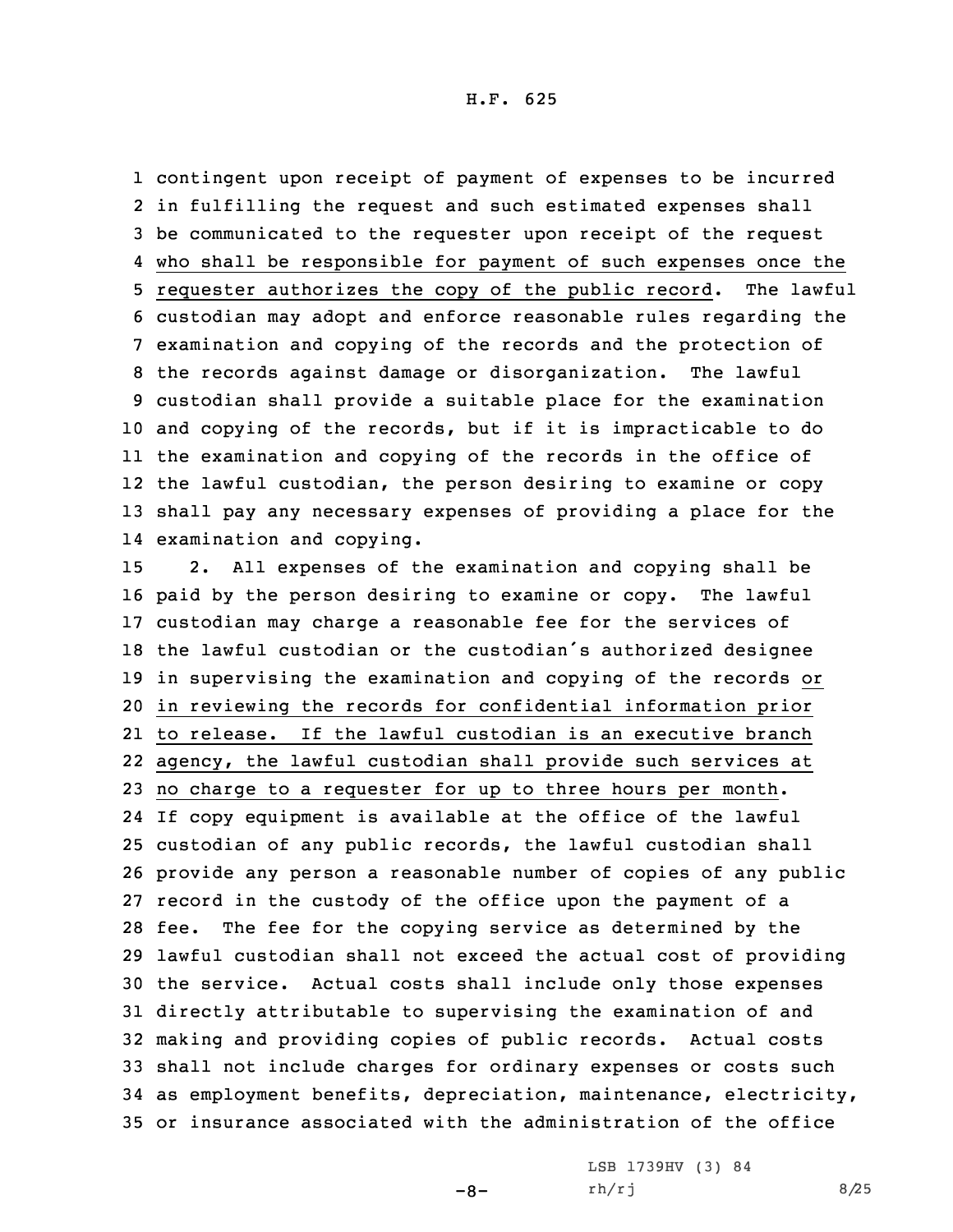of the lawful custodian. 2 Sec. 14. Section 22.7, subsections 7 and 8, Code 2011, are amended to read as follows: 4 7. Appraisals or appraisal information concerning the sale or purchase of real or personal property for public purposes, 6 prior to public announcement of a project the execution of any contract for such sale or purchase or the submission of the appraisal to the property owner or other interest holders as provided in section 6B.45. 8. Iowa department of economic development information Information on an industrial or commercial development prospect with which the Iowa department of economic development or <sup>a</sup> city is currently negotiating, prior to submission by the department or the city of <sup>a</sup> proposal for financial assistance or other incentives for the prospect for approval by the director of the department or by the governing body of the 17 city. Sec. 15. Section 22.7, subsection 10, Code 2011, is amended by striking the subsection. Sec. 16. Section 22.7, subsection 11, Code 2011, is amended to read as follows: 22 11. *a.* Personal information in confidential personnel 23 records of public government bodies including but not limited 24 <del>to cities, boards of supervisors and school districts.</del> relating to identified or identifiable individuals who are officials, officers, or employees of the government bodies. However, the following information relating to such individuals contained in personnel records shall be public records: (1) The name and compensation of the individual including any written agreement establishing compensation or any other terms of employment excluding any information otherwise excludable from public information pursuant to this section or any other applicable provision of law. For purposes of this subparagraph, *"compensation"* means payment of, or agreement to pay, any money, thing of value, or financial benefit

 $-9-$ 

LSB 1739HV (3) 84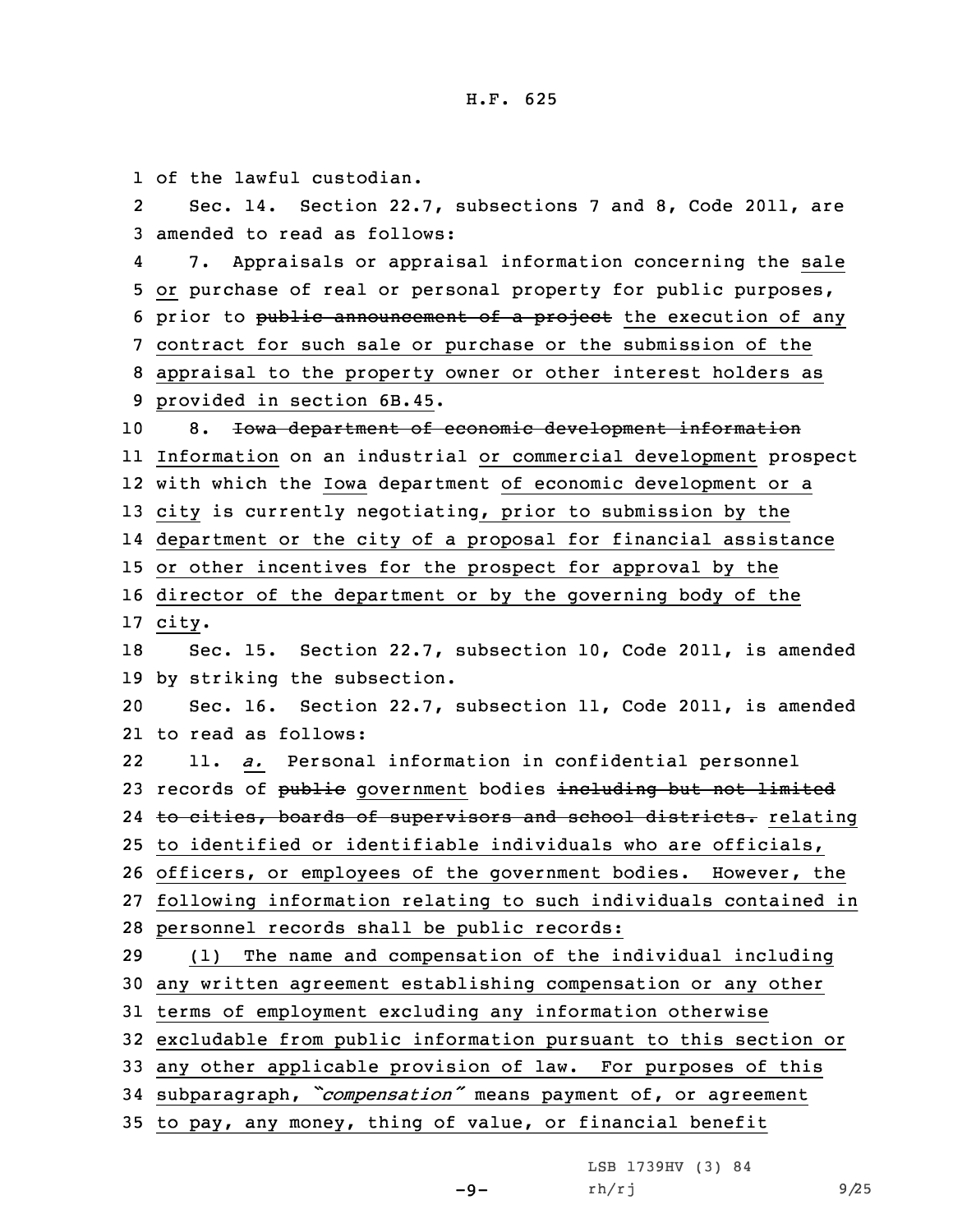H.F. 625

 conferred in return for labor or services rendered by an officer, employee, or other person plus the value of benefits including but not limited to casualty, disability, life, or health insurance; other health or wellness benefits; vacation, holiday, and sick leave; severance payments; retirement benefits; and deferred compensation. (2) The date the individual was employed by the government 8 body. (3) The positions the individual holds or has held with the government body. 11 (4) The educational institutions attended by the individual, including any diplomas and degrees earned, and the names of the individual's previous employers, positions previously held, and dates of previous employment. (5) Any final disciplinary action taken against the individual that resulted in the individual's discharge. *b.* Personal information in confidential personnel records of government bodies relating to student employees shall only be released pursuant to 20 U.S.C. § 1232g. Sec. 17. Section 22.7, subsections 40, 43, and 48, Code 2011, are amended to read as follows: 22 40. The portion of <sup>a</sup> record request that contains an 23 internet protocol number which identifies the computer from which <sup>a</sup> person requests <sup>a</sup> record, whether the person using such computer makes the request through the IowAccess network 26 or directly to a lawful custodian. However, such record may 27 be released with the express written consent of the person 28 requesting the record. 43. Information obtained by the commissioner of insurance pursuant to section 502.607, subsection 2. 31 48. Sex offender registry records under chapter  $692A<sub>T</sub>$ 32 except shall only be released as provided in section 692A.121. Sec. 18. Section 22.7, subsection 52, paragraphs <sup>a</sup> and c, Code 2011, are amended to read as follows: *a.* The following records relating to <sup>a</sup> charitable donation LSB 1739HV (3) 84

rh/rj 10/25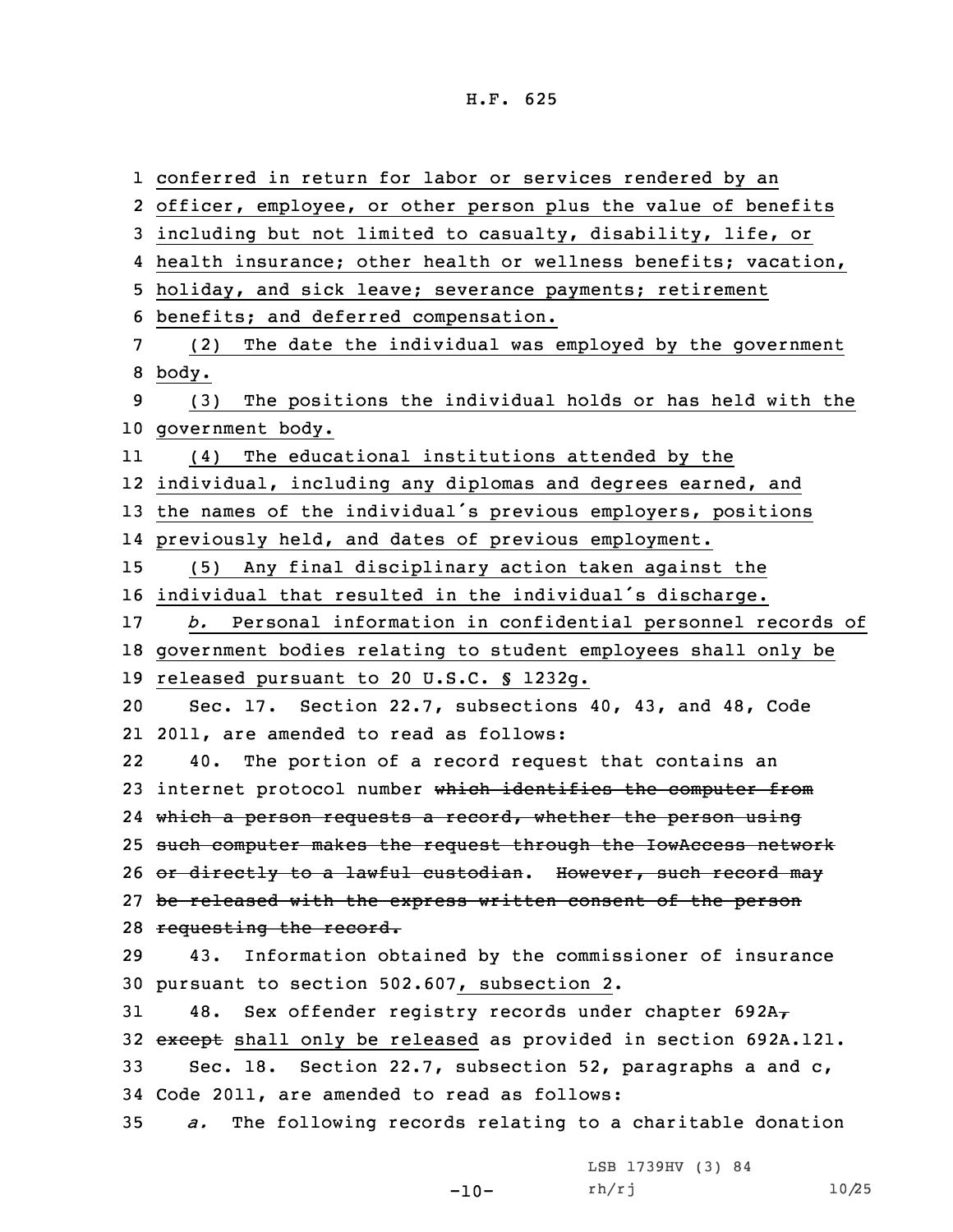1 made to <sup>a</sup> foundation acting solely for the support of an 2 <del>institution governed by the state board of regents, to a</del>

3 foundation acting solely for the support of an institution

4 governed by chapter 260C, to <sup>a</sup> private foundation as defined

5 in section 509 of the Internal Revenue Code organized for the

6 support of <sup>a</sup> government body, or to an endow Iowa qualified

7 community foundation, as defined in section 15E.303, organized 8 for the support of <sup>a</sup> government body:

9 (1) Portions of records that disclose <sup>a</sup> donor's or <sup>10</sup> prospective donor's personal, financial, estate planning, or 11 gift planning matters.

12 (2) Records received from <sup>a</sup> donor or prospective donor <sup>13</sup> regarding such donor's prospective gift or pledge.

14 (3) Records containing information about <sup>a</sup> donor or <sup>a</sup> 15 prospective donor in regard to the appropriateness of the 16 solicitation and dollar amount of the gift or pledge.

 (4) Portions of records that identify <sup>a</sup> prospective donor and that provide information on the appropriateness of the solicitation, the form of the gift or dollar amount requested by the solicitor, and the name of the solicitor.

21 (5) Portions of records disclosing the identity of <sup>a</sup> donor or prospective donor, including the specific form of gift or pledge that could identify <sup>a</sup> donor or prospective donor, directly or indirectly, when such donor has requested anonymity in connection with the gift or pledge. This subparagraph does not apply to <sup>a</sup> gift or pledge from <sup>a</sup> publicly held business corporation.

 *c.* Except as provided in paragraphs *"a"* and *"b"*, portions of records relating to the receipt, holding, and disbursement of gifts made for the benefit of regents institutions and made through foundations established for support of regents institutions, including but not limited to written fund-raising policies and documents evidencing fund-raising practices, shall be subject to this chapter. Unless otherwise provided, the lawful custodian of all records subject to this paragraph is

-11-

LSB 1739HV (3) 84 rh/rj 11/25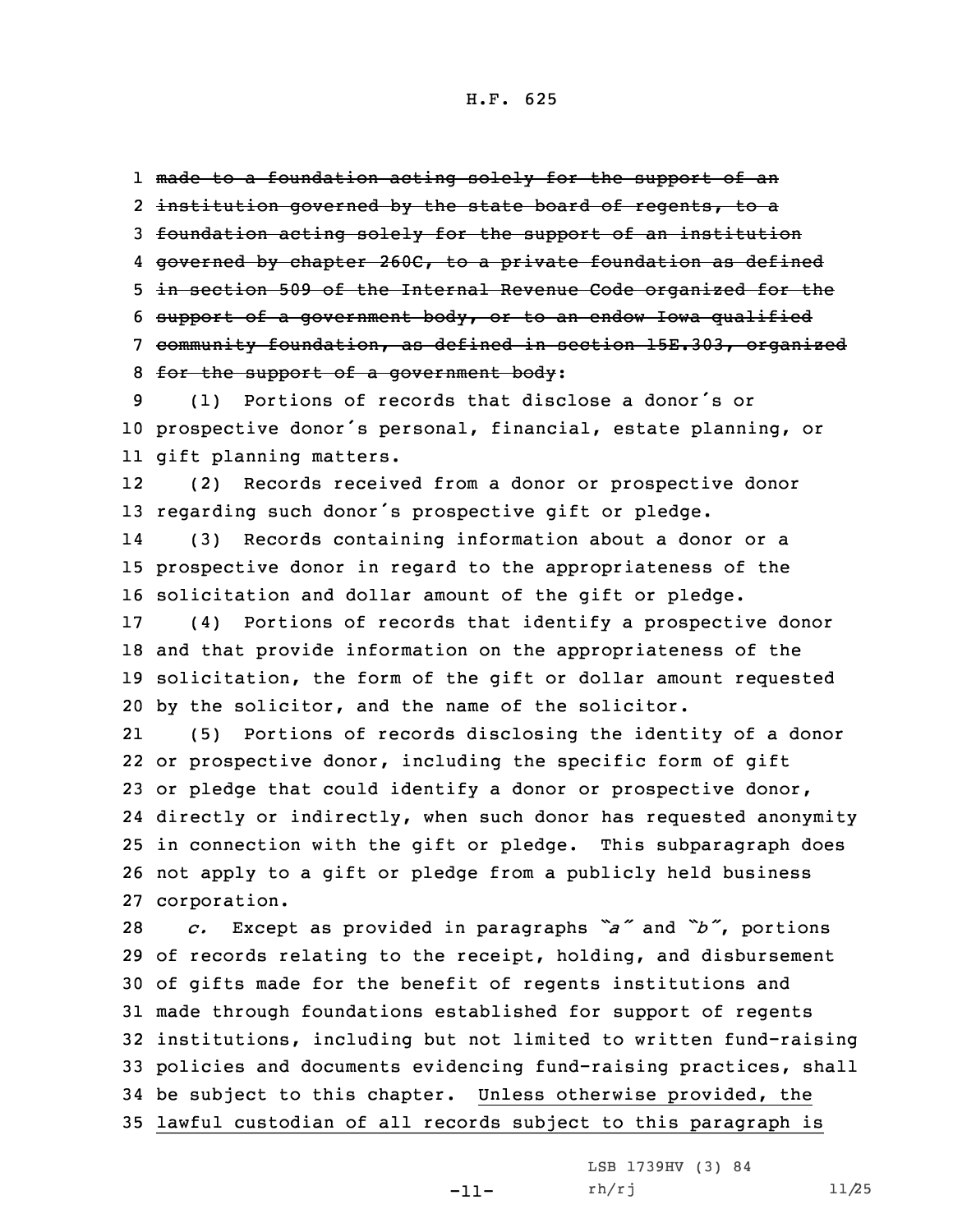1 the regents institution to be benefited by such gifts.

2 Sec. 19. Section 22.7, subsection 55, Code 2011, is amended 3 to read as follows:

4 55. An intelligence assessment and intelligence data under 5 chapter 692, except shall only be released as provided in 6 section 692.8A.

Sec. 20. Section 22.7, Code 2011, is amended by adding the 8 following new subsection:

 NEW SUBSECTION. 66. *Drafts, memoranda, or notes.* Drafts, memoranda, or notes in preliminary form. However, such <sup>a</sup> record considered or used in the final formulation, recommendation, adoption, or execution of any official policy or action by <sup>a</sup> public official authorized to make such decisions for the governmental body shall be available for examination and copying at the time the record is distributed to <sup>a</sup> majority of the government body for consideration or is adopted or executed as the official policy or official action of <sup>a</sup> government body.

19 Sec. 21. NEW SECTION. **22.7A Social security numbers in** 20 **public records.**

21 1. To the greatest extent feasible, <sup>a</sup> government body shall 22 not disclose <sup>a</sup> person's social security number unless the 23 disclosure is authorized by law.

24 2. <sup>A</sup> government body shall make reasonable efforts to 25 exclude social security numbers from public records, as 26 follows:

27 *a.* Exclude social security numbers on licenses, permits, and 28 other documents that may be readily observed by the public.

 *b.* Give individuals the option not to submit <sup>a</sup> social security number to the government body unless submission of the social security number is essential to the provision of services by the government body or is required by law.

33 *c.* Make any other efforts to prevent social security numbers 34 from being included in public records and to protect such 35 numbers from disclosure.

> LSB 1739HV (3) 84 rh/rj 12/25

-12-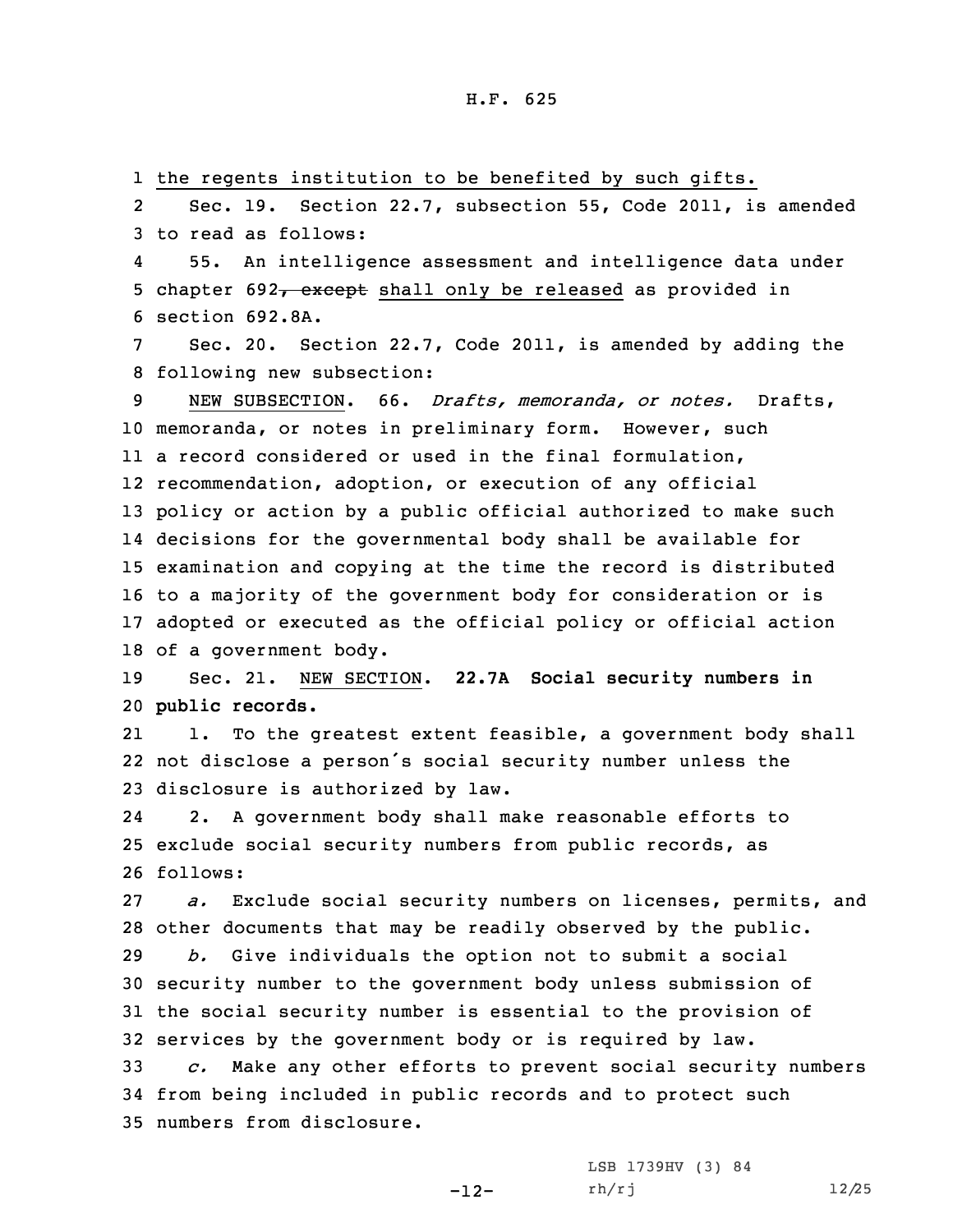1 3. If <sup>a</sup> public record contains <sup>a</sup> social security number, the government body shall, to the extent practicable, make reasonable efforts to redact the social security number prior to releasing the record if such redaction does not materially affect the value of the public record and is permitted by law. The redaction of <sup>a</sup> social security number from <sup>a</sup> public record shall not delay public access to the public record except for the time required to perform the actual redaction. As used in this subsection, *"redact"* means to render the social security number unreadable or truncated so that no more than the last four digits of the social security number may be accessed as part of the record.

 4. <sup>A</sup> government body that solicits information containing <sup>a</sup> person's social security number or that is the lawful custodian of public records containing social security numbers shall, if subject to chapter 17A, adopt rules or, if <sup>a</sup> political subdivision or other public body, adopt guidelines to administer the use and disclosure of social security numbers consistent with this section.

20 Sec. 22. Section 22.10, subsection 3, paragraph b, Code 21 2011, is amended to read as follows:

22 *b.* Shall assess the persons who participated in its violation damages in the amount of not more than five hundred 24 dollars <del>nor</del> and not less than one hundred dollars. However, if <sup>a</sup> member of <sup>a</sup> government body knowingly participated in such <sup>a</sup> violation, damages shall be in the amount of not more than two thousand five hundred dollars and not less than one thousand dollars. These damages shall be paid by the court imposing them to the state of Iowa if the body in question is <sup>a</sup> state government body, or to the local government involved if the body in question is <sup>a</sup> local government body. <sup>A</sup> person found to have violated this chapter shall not be assessed such damages 33 if that person proves that the person either voted did any of the following:

35 (1) Voted against the action violating this chapter,

-13-

LSB 1739HV (3) 84 rh/rj 13/25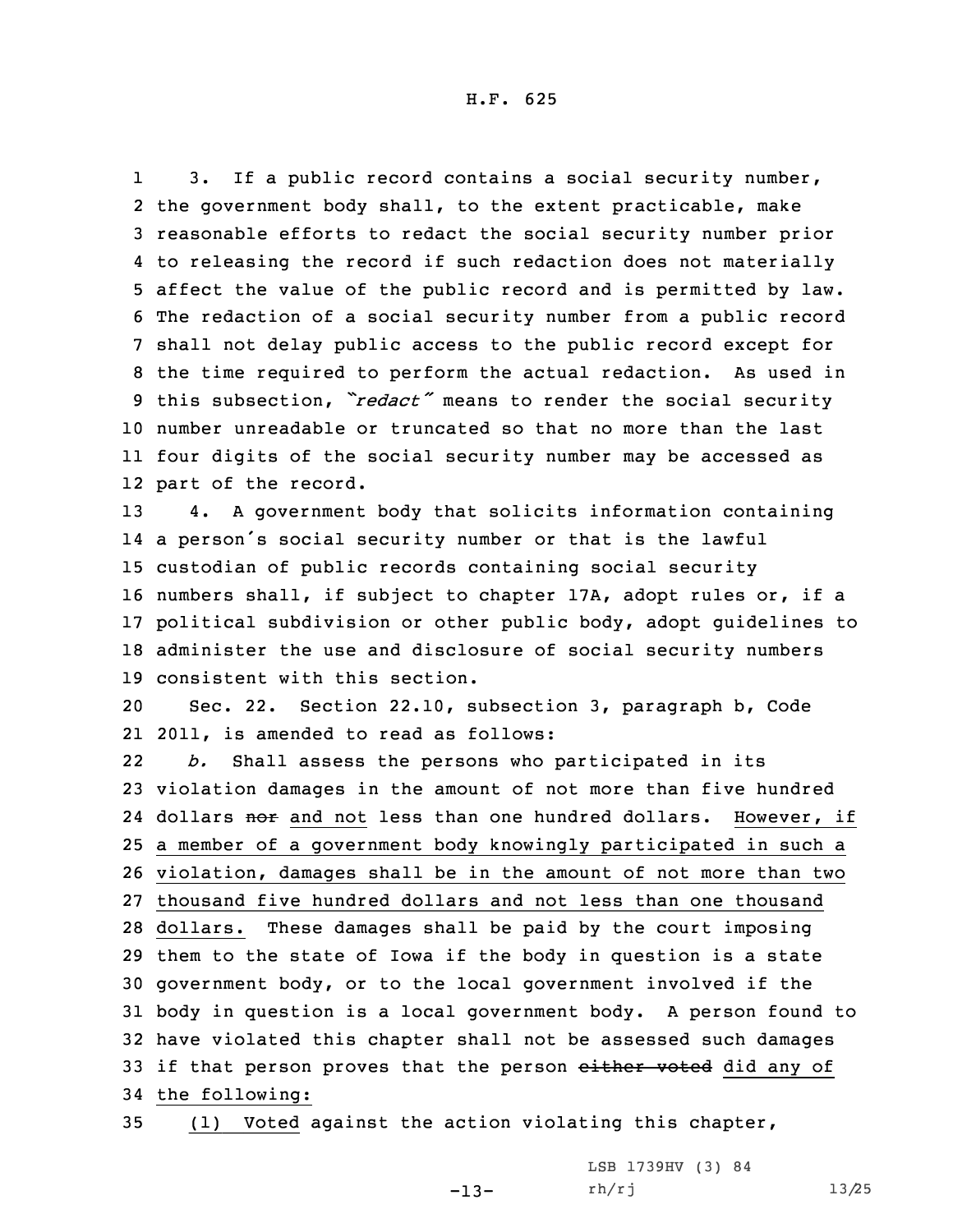1 refused to participate in the action violating this chapter, or 2 engaged in reasonable efforts under the circumstances to resist 3 or prevent the action in violation of this chapter; had.

4 (2) Had good reason to believe and in good faith believed 5 facts which, if true, would have indicated compliance with the 6 requirements of this chapter; or reasonably.

7 (3) Reasonably relied upon a decision of a court or an, a formal opinion of the attorney general, or the attorney for the government body, given in writing, or as memorialized in the minutes of the meeting at which an oral opinion was given, or an advisory opinion of the attorney general or the attorney for the government body, given in writing.

13 Sec. 23. Section 22.10, subsection 5, Code 2011, is amended 14 by striking the subsection.

15 Sec. 24. Section 22.13, Code 2011, is amended to read as 16 follows:

17 **22.13 Settlements —— governmental government bodies.**

18 1. A written summary of the terms of settlement, including amounts of payments made to or through <sup>a</sup> claimant, or other disposition of any claim for damages made against <sup>a</sup> governmental government body or against an employee, officer, 22 or agent of a <del>governmental</del> government body, by an insurer pursuant to <sup>a</sup> contract of liability insurance issued to 24 the <del>governmental</del> government body, shall be filed with the 25 governmental government body and shall be a public record. 2. <sup>A</sup> final binding settlement agreement between any government body of this state or unit or official of such <sup>a</sup> government body that resolves <sup>a</sup> legal dispute between such <sup>a</sup> government body and another person or entity shall be filed with the government body. For each such settlement agreement, the government body shall prepare and file, together with the settlement agreement, <sup>a</sup> brief summary indicating the identity of the parties involved, the factual and legal nature of the dispute, and the terms of the settlement. The settlement

35 agreement and summary shall be available for public inspection.

LSB 1739HV (3) 84

 $rh/rj$  14/25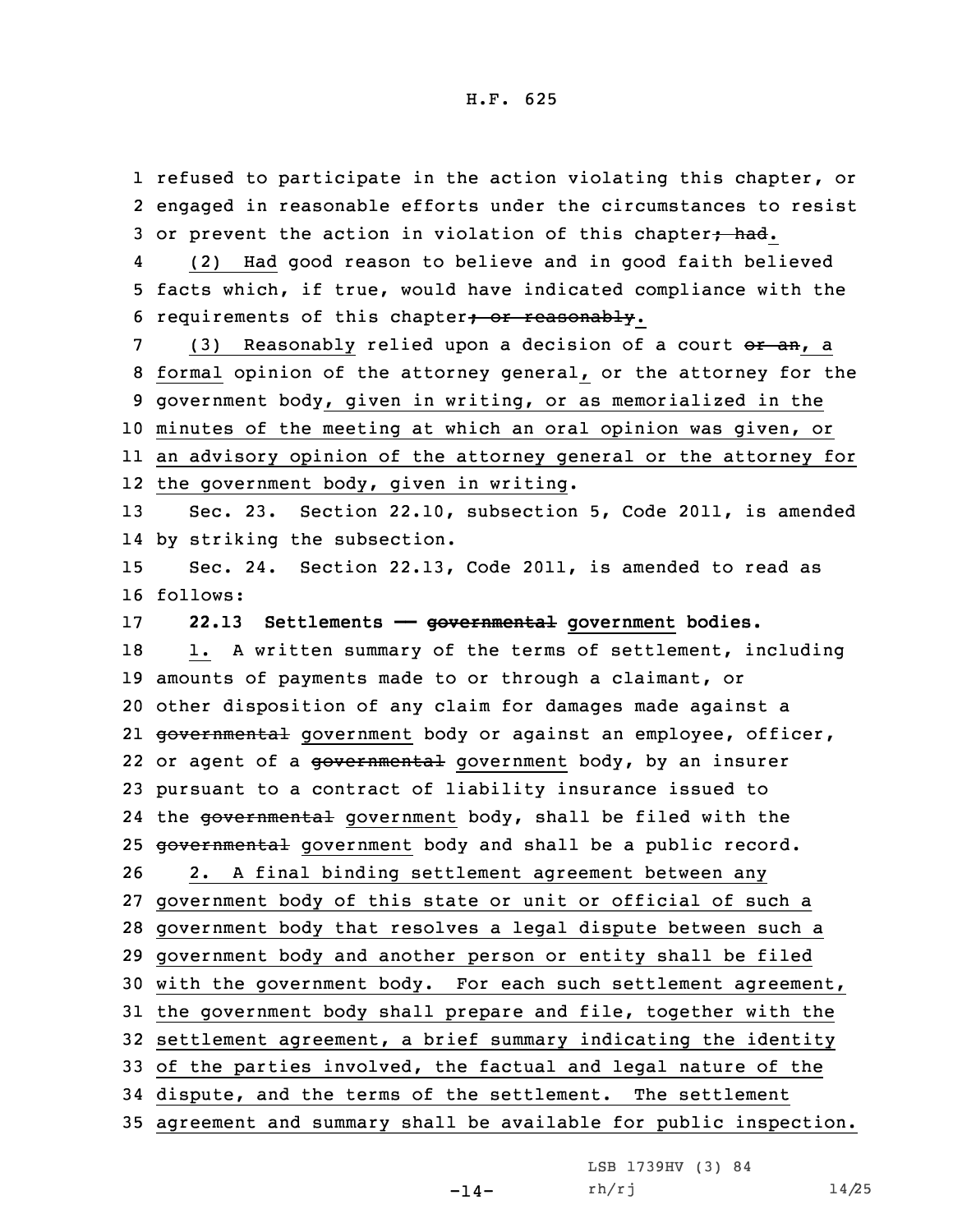1 Sec. 25. Section 22.14, subsection 3, Code 2011, is amended 2 to read as follows:

 3. If <sup>a</sup> fiduciary or other third party with custody of public investment transactions records fails to produce public records within <sup>a</sup> reasonable period of time as requested by 6 the public government body, the public government body shall make no new investments with or through the fiduciary or other third party and shall not renew existing investments upon their maturity with or through the fiduciary or other third party. The fiduciary or other third party shall be liable for the ll penalties imposed under <del>section 22.6</del> statute, common law, or contract due to the acts or omissions of the fiduciary or other 13 third party and any other remedies available under statute, common law, or contract.

 Sec. 26. NEW SECTION. **22.15 Judicial branch —— rules.** This chapter does not apply to government records owned, created, possessed, or under the control of the judicial branch related to the performance by the courts of their judicial functions. The supreme court shall prescribe rules governing access to such records consistent with the purposes of this 21 chapter.

22 Sec. 27. NEW SECTION. **23.1 Open meetings, public records,** 23 **and privacy advisory committee.**

24 1. *Committee established.* An open meetings, public records, and privacy advisory committee is established to serve as <sup>a</sup> resource for public access to government information in light of the policy of this state to provide as much public access to government information and proceedings as is consistent with the public interest and the need to protect individuals against undue invasions of personal privacy.

31 2. *Membership.*

32 *a.* The advisory committee shall consist of seventeen members 33 including twelve voting members and five nonvoting members.

34 (1) The voting members shall be the following:

35 (a) One member representing municipal interests recommended

-15-

```
LSB 1739HV (3) 84
rh/rj 15/25
```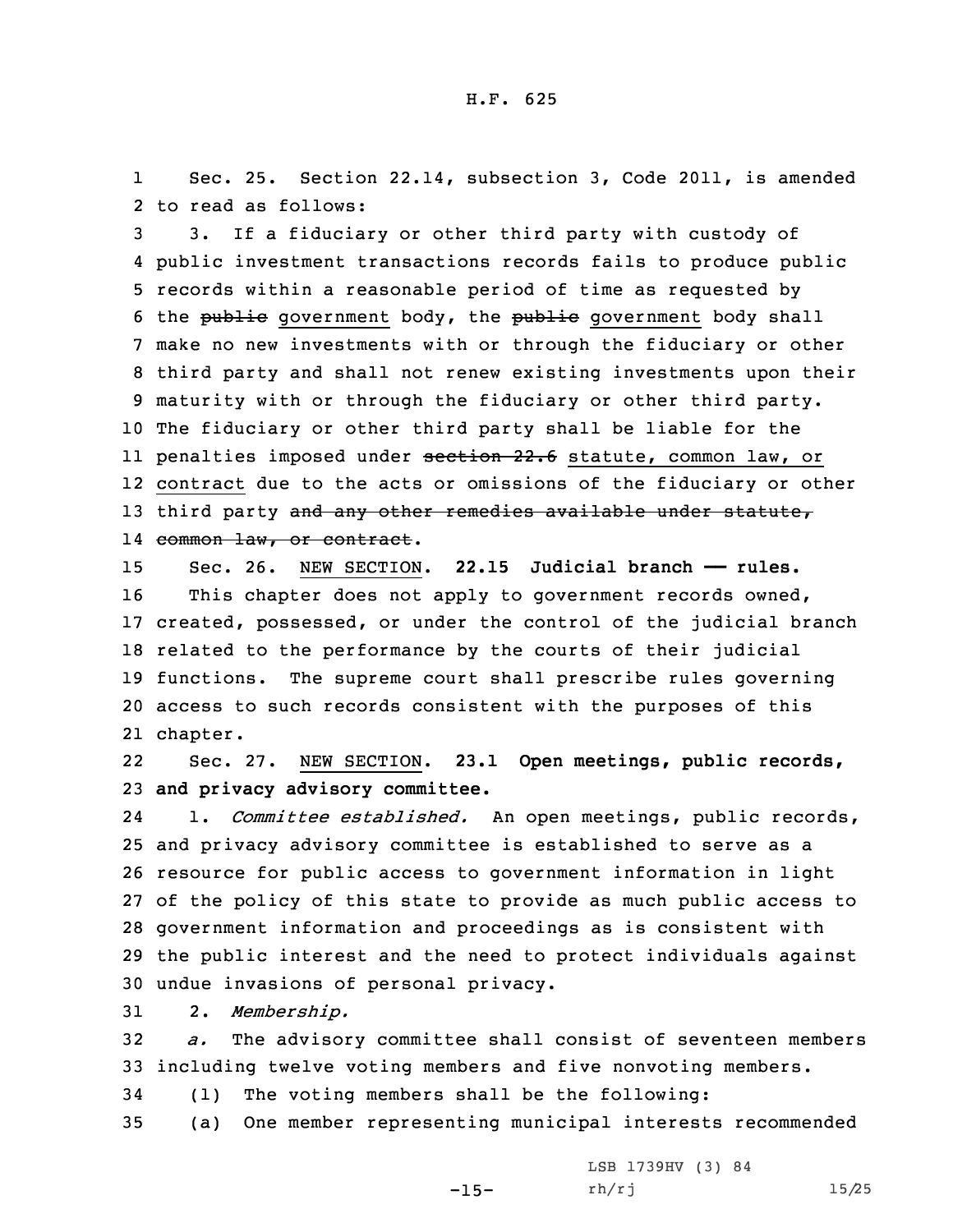1 by the Iowa league of cities, appointed by the governor. 2(b) One member representing county or regional interests

3 recommended by the Iowa state association of counties, 4 appointed by the governor.

 (c) One member representing educational interests jointly recommended by the Iowa association of school boards, the Iowa association of community college trustees, and the state board of regents, appointed by the governor.

9 (d) One member representing freedom of information advocacy 10 group interests recommended by the Iowa freedom of information 11 council, appointed by the governor.

12 (e) One member representing newspaper interests recommended 13 by the Iowa newspaper association, appointed by the governor. 14 (f) One member representing broadcasting interests 15 recommended by the Iowa broadcasters association, appointed by 16 the governor.

17 (g) Three public members, appointed by the governor. <sup>18</sup> (h) The attorney general or the attorney general's 19 designee.

<sup>20</sup> (i) The citizens' aide or the citizens' aide's designee. 21 (j) The director of the department of cultural affairs or 22 the director's designee.

 (2) The nonvoting members of the advisory committee shall be <sup>a</sup> representative from the department of administrative services with expertise in electronic records, two state representatives, one appointed by the speaker of the house of representatives and one appointed by the minority leader of the house of representatives, and two state senators, one appointed by the majority leader of the senate and one appointed by the minority leader of the senate.

31 *b.* <sup>A</sup> majority of the advisory committee members shall 32 constitute <sup>a</sup> quorum.

33 3. *Duties.* The advisory committee shall:

34 *a.* Serve as the central coordinator of information about <sup>35</sup> the public's right to access government information and

-16-

LSB 1739HV (3) 84 rh/rj 16/25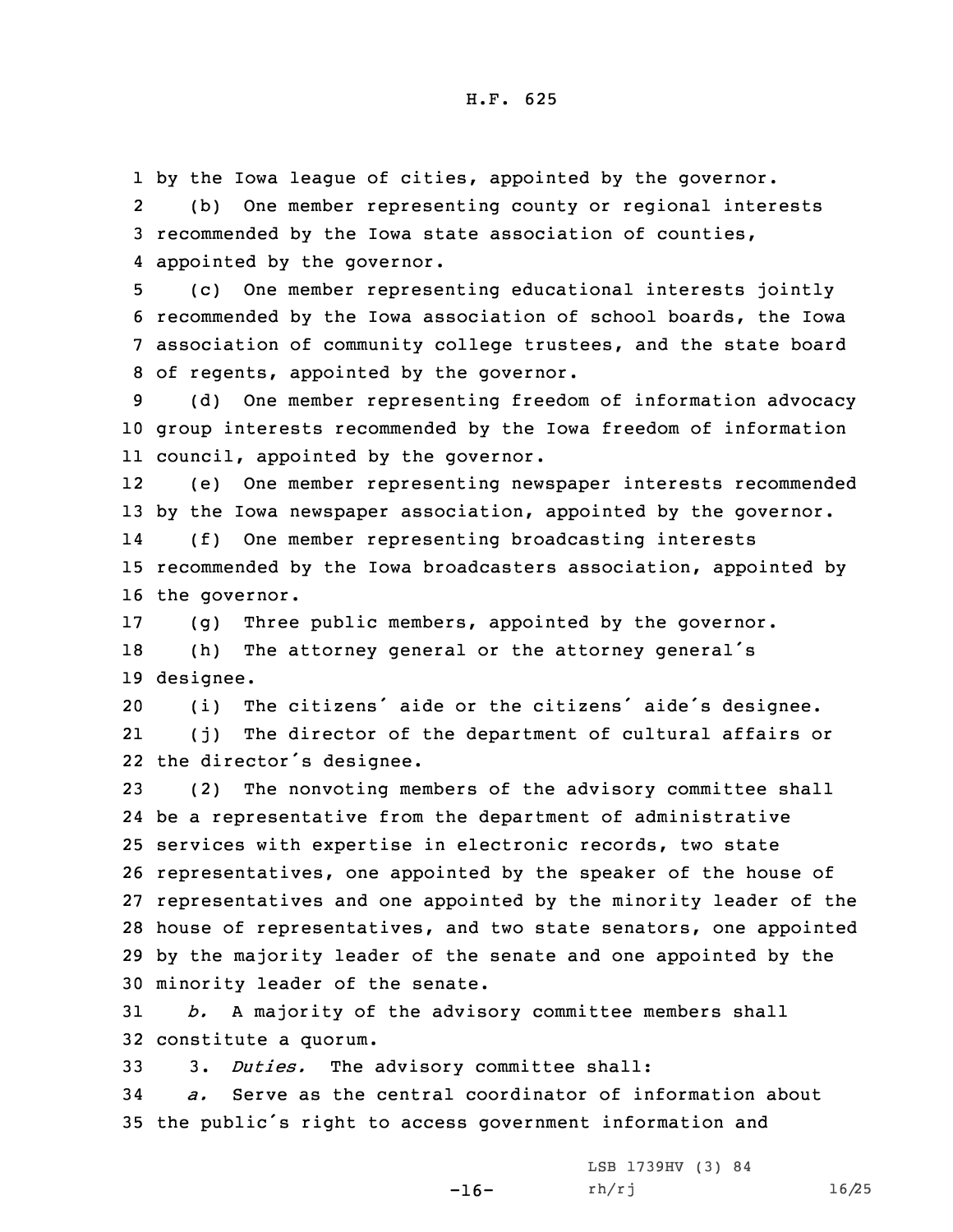H.F. 625

 proceedings. The advisory committee shall provide basic information about the requirements of chapters 21 and 22 and other relevant freedom of information laws and shall also provide information about best practices for state and local governments to comply with and to enforce such laws.

 *b.* Serve as <sup>a</sup> resource to support the establishment and maintenance of <sup>a</sup> central publicly accessible internet site that provides specific guidance to members of the public about utilizing the relevant law to be better informed and active participants in open government.

11 *c.* Make training opportunities available to lawful custodians, government bodies, governmental bodies, and other persons subject to the requirements of chapters 21 and 22 and require all newly employed persons who have responsibilities in relation to chapters 21 and 22 to receive training upon initial employment and to require all employees to receive annual training thereafter approved by the advisory committee.

 *d.* Make recommendations to the governor and the general assembly by proposing legislation relating to issues involving public access to meetings of <sup>a</sup> governmental body and to records of <sup>a</sup> government body including but not limited to the following 22 issues:

23 (1) The categorization of government records.

24(2) Public employment applications.

25 (3) Information unduly invading personal privacy including 26 personal information on mailing lists and opt-in provisions 27 relating to such lists.

28 (4) Serial meetings of less than <sup>a</sup> majority of <sup>a</sup> 29 governmental body.

30 (5) Definitions of what constitutes <sup>a</sup> governmental body for 31 purposes of chapter 21 and what constitutes <sup>a</sup> government body 32 for purposes of chapter 22.

33 *e.* Aid the general assembly in evaluating the impact of 34 legislation affecting public access to government information. 35 *f.* Conduct public hearings, conferences, workshops, and

-17-

LSB 1739HV (3) 84 rh/rj 17/25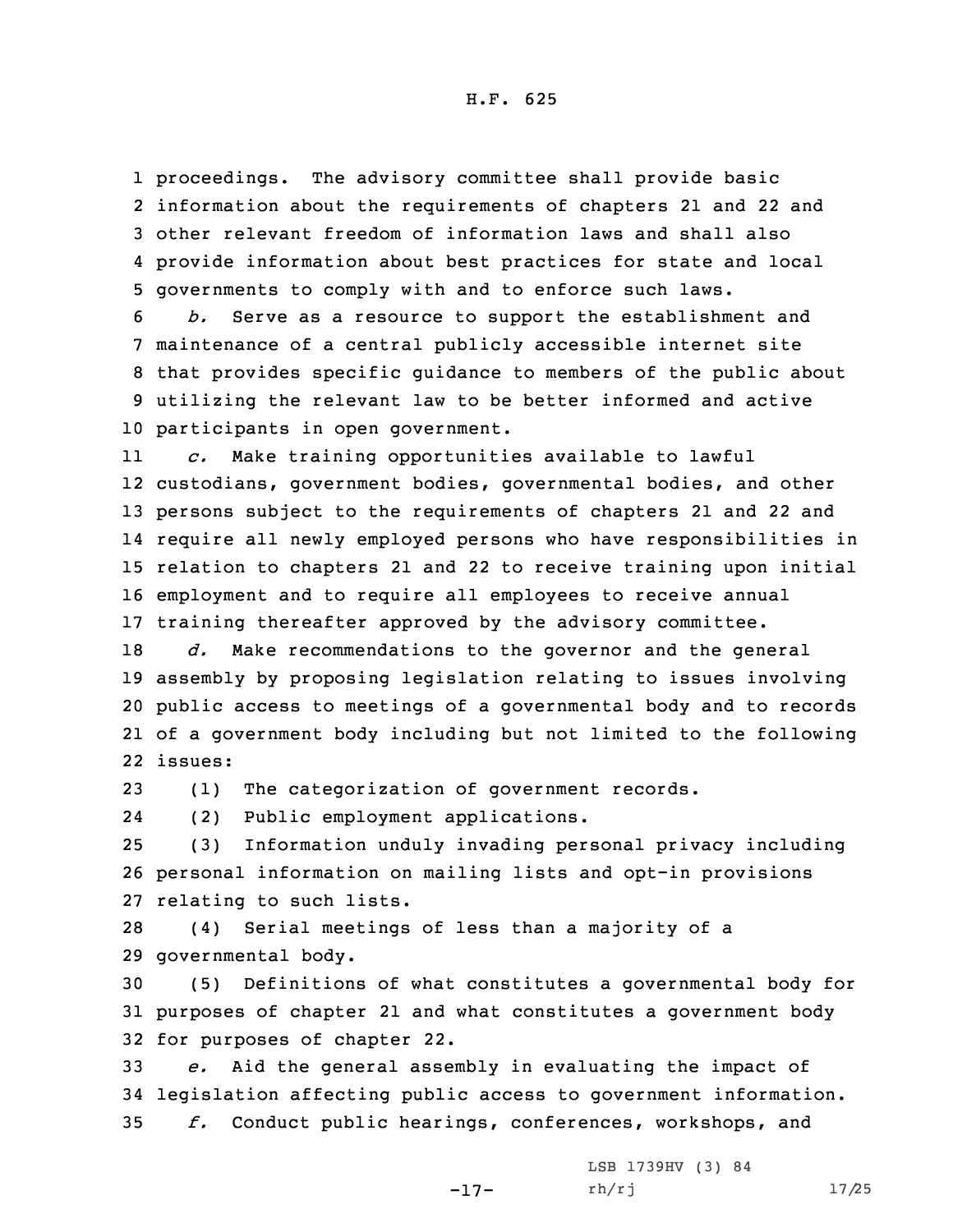1 other meetings as necessary to address problems and suggest 2 solutions concerning access to government information and 3 proceedings.

4 *g.* Review the collection, maintenance, and use of government 5 records by lawful custodians to ensure that confidential 6 records and information are handled to adequately protect 7 personal privacy interests.

 4. *Meetings.* The advisory committee shall elect <sup>a</sup> chairperson and vice chairperson. The committee shall meet at least three times per year but may meet as often as necessary. At least one of the meetings shall be held during the regular legislative session. Meetings may be called by the chairperson 13 or at the request of four members. The advisory committee is subject to the open meetings requirements of chapter 21.

15 5. *Expenses or compensation.*

 *a.* <sup>A</sup> member of the general assembly shall be paid, in accordance with section 2.10, per diem and necessary travel and actual expenses incurred in attending meetings of the advisory committee.

20 *b.* Public members appointed by the governor shall receive 21 reimbursement for actual and necessary expenses incurred while 22 serving in their official capacity.

 6. *Funding.* The advisory committee may seek grants, appropriations, and outside funding to fund the costs of public hearings, conferences, workshops, and other activities of the committee. Contributions to support the work of the committee shall not be accepted from <sup>a</sup> political party with <sup>a</sup> pecuniary or other vested interest in the outcome of the issues considered by the committee.

 7. *Staffing.* The legislative services agency shall provide staffing and administrative support for the advisory committee. In addition, the committee may contract for administrative, professional, and clerical services subject to the availability of funding.

35 8. *Report.* The advisory committee shall conduct an

-18-

LSB 1739HV (3) 84 rh/rj 18/25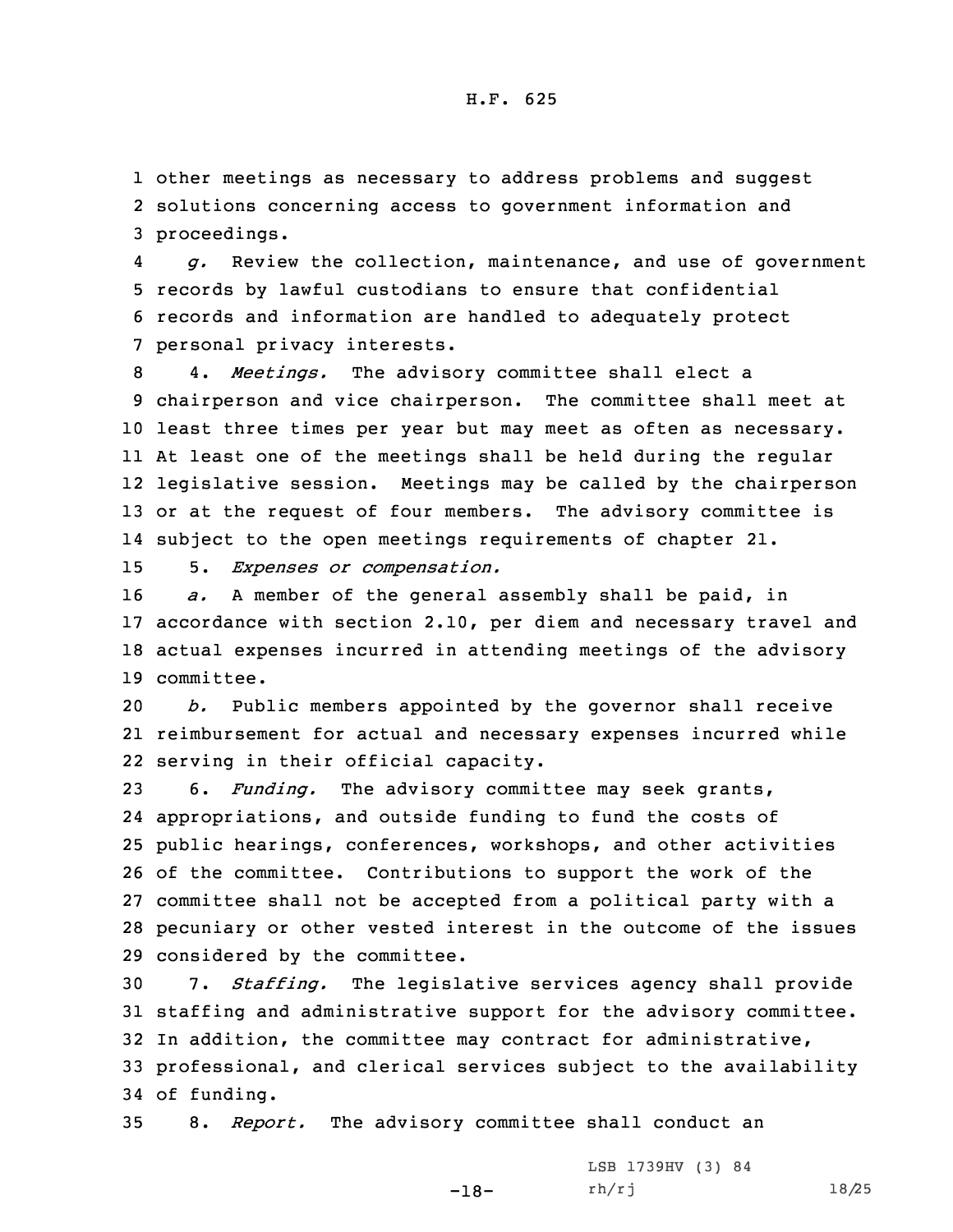evaluation of the effectiveness of the enforcement provisions in chapters 21 and 22, including an evaluation of the manner in which complaints are handled by the citizens' aide, the appropriate county attorney, and the attorney general, and shall submit <sup>a</sup> report of its findings and recommendations including <sup>a</sup> recommendation relating to the need to establish <sup>a</sup> separate enforcement agency, if necessary, to the governor and the general assembly no later than January 10, 2012.

9 Sec. 28. Section 455K.4, subsection 4, Code 2011, is amended 10 to read as follows:

11 4. Information that is disclosed under subsection 2, 12 paragraph *"b"*, is confidential and is not subject to disclosure 13 under chapter 22. A governmental entity, governmental 14 employee, or governmental official who discloses information in 15 violation of this subsection is subject to the penalty provided 16 in section 22.6.

 Sec. 29. REPEAL. Section 22.6, Code 2011, is repealed. Sec. 30. APPOINTMENTS TO OPEN MEETINGS, PUBLIC RECORDS, AND PRIVACY ADVISORY COMMITTEE. The recommending entities for appointments to the open meetings, public records, and privacy advisory committee shall consult with one another prior to submitting final recommendations to the governor to avoid violations of sections 69.16 and 69.16A.

24

## EXPLANATION

 This bill relates to Iowa's Open Meetings Law (Code chapter 21) and Iowa's Open Records Law (Code chapter 22) and creates the open meetings, public records, and privacy advisory committee.

 MEETINGS. The bill provides that except as otherwise provided, <sup>a</sup> reconvened meeting of <sup>a</sup> governmental body is also subject to the meeting notice requirements pursuant to Code section 21.4. This requirement does not apply to <sup>a</sup> meeting of <sup>a</sup> governmental body that is reconvened within four hours of the start of its recess, where an announcement of the time, date, and place of the reconvened meeting is made at the original

-19-

LSB 1739HV (3) 84 rh/rj 19/25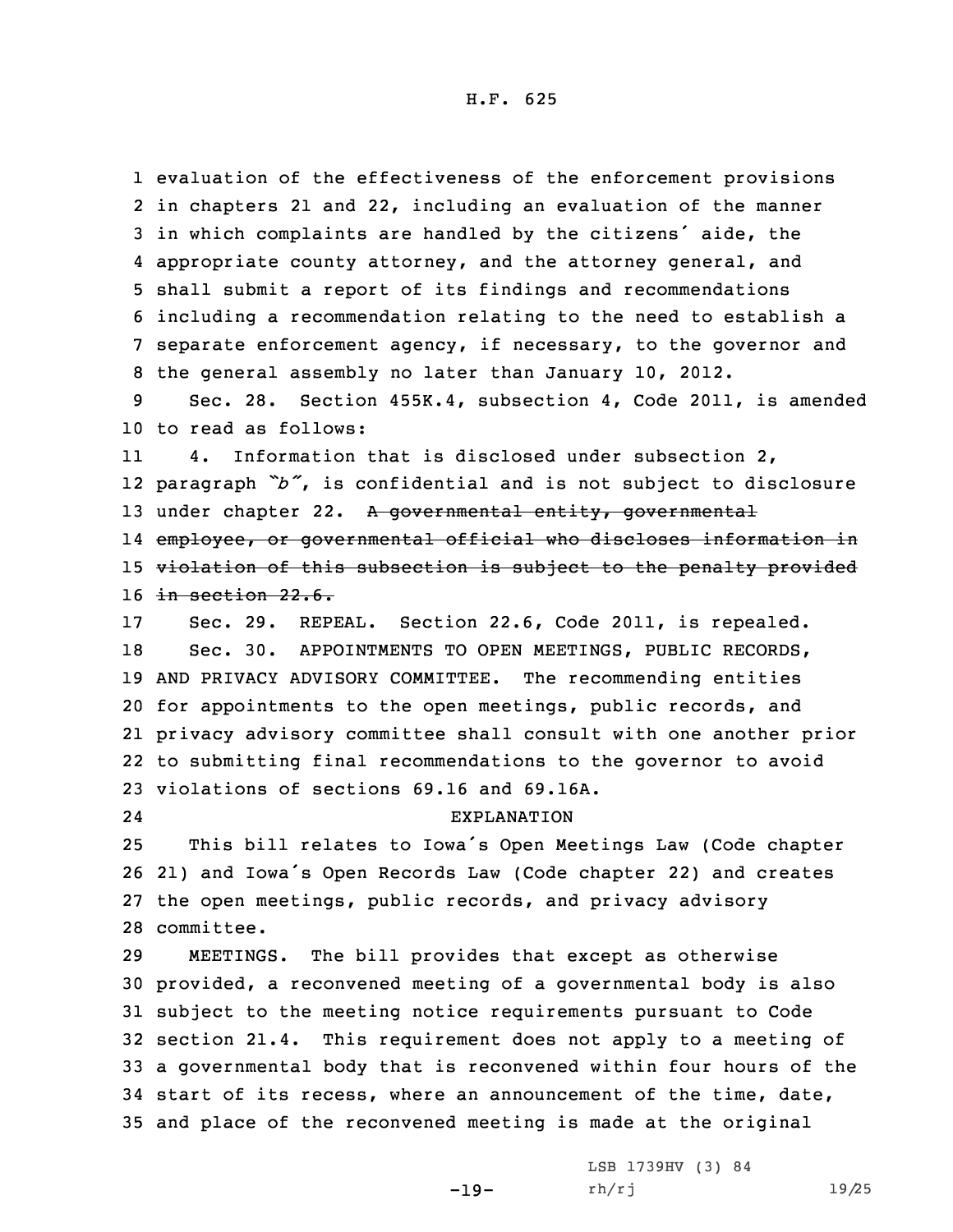H.F. 625

 meeting in open session and recorded in the minutes of the meeting and there is no change in the agenda. The notice requirement also does not apply to <sup>a</sup> meeting held by <sup>a</sup> formally constituted subunit of <sup>a</sup> parent governmental body during <sup>a</sup> lawful meeting of the parent governmental body or during <sup>a</sup> recess in that meeting of up to four hours, or <sup>a</sup> meeting of that subunit immediately following the meeting of the parent governmental body, if the meeting of the subunit is publicly announced in open session at the parent meeting and the subject of the meeting reasonably coincides with the subjects discussed or acted upon by the parent governmental body. The bill also changes all references relating to "tape" recordings of closed meetings to "audio" recordings.

14 CIVIL AND CRIMINAL PENALTY PROVISIONS. The bill increases the civil penalty damage amounts for violations of the open meetings and public records laws for each member of the governmental body or each person who knowingly participated in the violation from not less than \$100 and not more than \$500 to not less than \$1,000 and not more than \$2,500 subject to the existing defenses contained in Code sections 21.6 and 22.10. The bill retains the current civil penalty damage amounts for such violations for each member of the governmental body or each person who participated in the violation (\$100 to \$500). 24 The bill repeals the criminal penalty provision for knowing violations or attempts to violate any provisions of the public records law.

 OPEN RECORDS —— CHAPTER PURPOSE. The bill provides that it is the intent of the general assembly to provide access to governmental information as an essential function of government, balance transparency in government with the need to protect personal privacy, recognize barriers that exist that impede public access to governmental information, and ensure and facilitate the public's right to access government information.

35 RECORDS REQUESTS —— TIME LIMITS. The bill provides that

-20-

LSB 1739HV (3) 84 rh/rj 20/25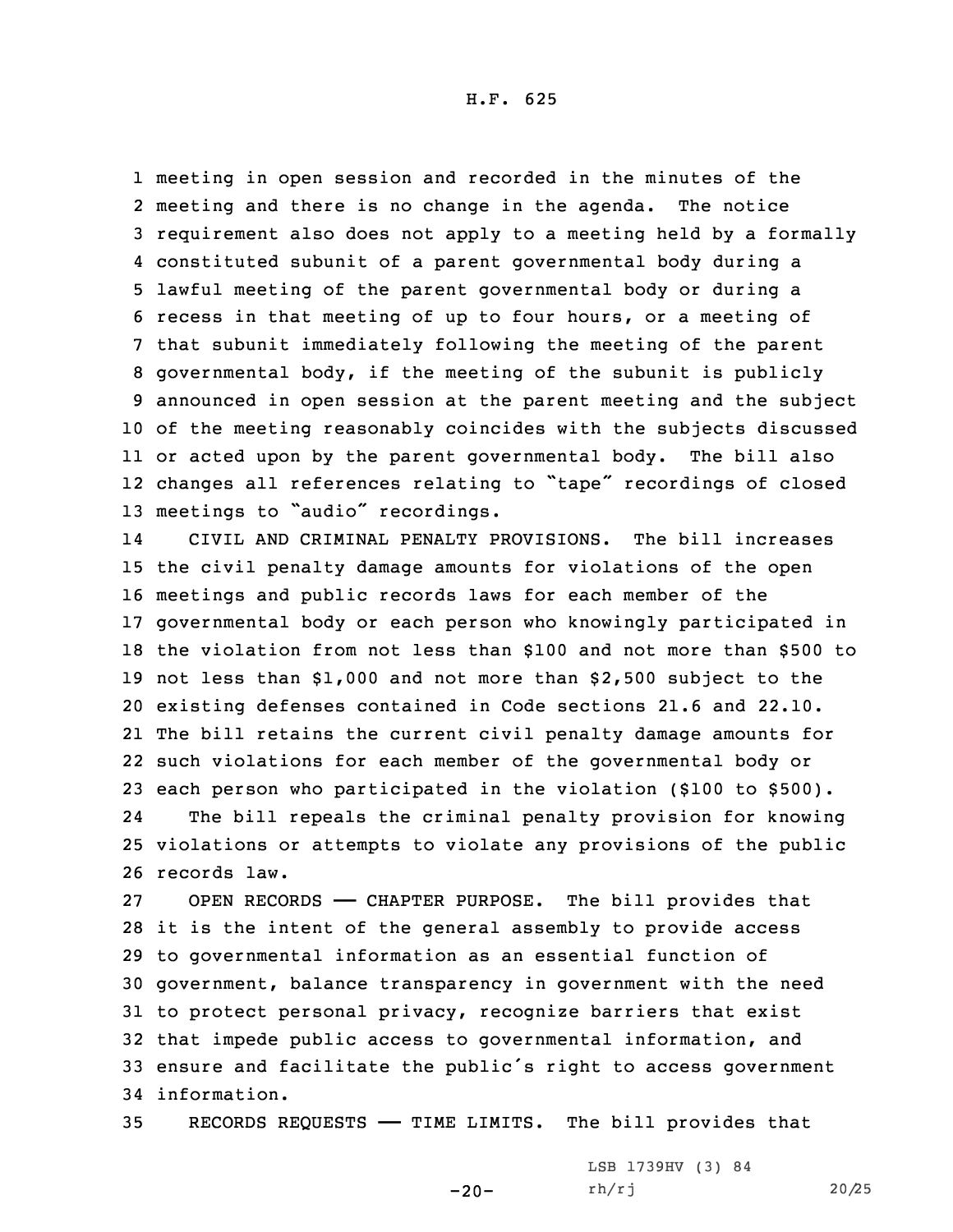upon receipt of an oral or written request to examine or copy <sup>a</sup> public record, the lawful custodian shall, if feasible in the ordinary course of business, permit such examination or copying at the time of the request. If it is not feasible in the ordinary course of business to permit examination or copying of the public record at the time of the request, the lawful custodian shall immediately notify the requester, orally or in writing, when such examination or copying may take place which shall be no later than five business days from the time of the request unless there is good cause for further delay. If further delay is necessary because of good cause, the lawful custodian shall provide the requester with <sup>a</sup> written statement detailing the reason or reasons for the delay and the date by which the request will be satisfied. If the lawful custodian is in doubt as to whether the record requested is <sup>a</sup> public record or whether the requester should be permitted to examine or copy <sup>a</sup> record specified in Code section 22.7, the lawful custodian shall make that determination within 10 business days from the date of the request unless further delay is necessary. Examination or copying of the record shall be allowed within five business days from the date the lawful custodian makes the decision to permit examination or copying of the record unless there is good cause for further delay in fulfilling the request. If the lawful custodian denies <sup>a</sup> request to examine or copy <sup>a</sup> record, the custodian must provide the requester at the time of the denial <sup>a</sup> written statement denying the request and detailing the specific reason or reasons for the denial. If the lawful custodian does not fulfill <sup>a</sup> request to examine or copy <sup>a</sup> public record within the time frames prescribed, the request shall be deemed denied and the requester may file <sup>a</sup> lawsuit against the lawful custodian pursuant to Code section 32 22.10.

33 RECORD FEES. The bill provides that <sup>a</sup> person who requests 34 <sup>a</sup> copy of <sup>a</sup> public record shall be responsible for payment of 35 expenses incurred by the government body in fulfilling the

-21-

LSB 1739HV (3) 84 rh/rj 21/25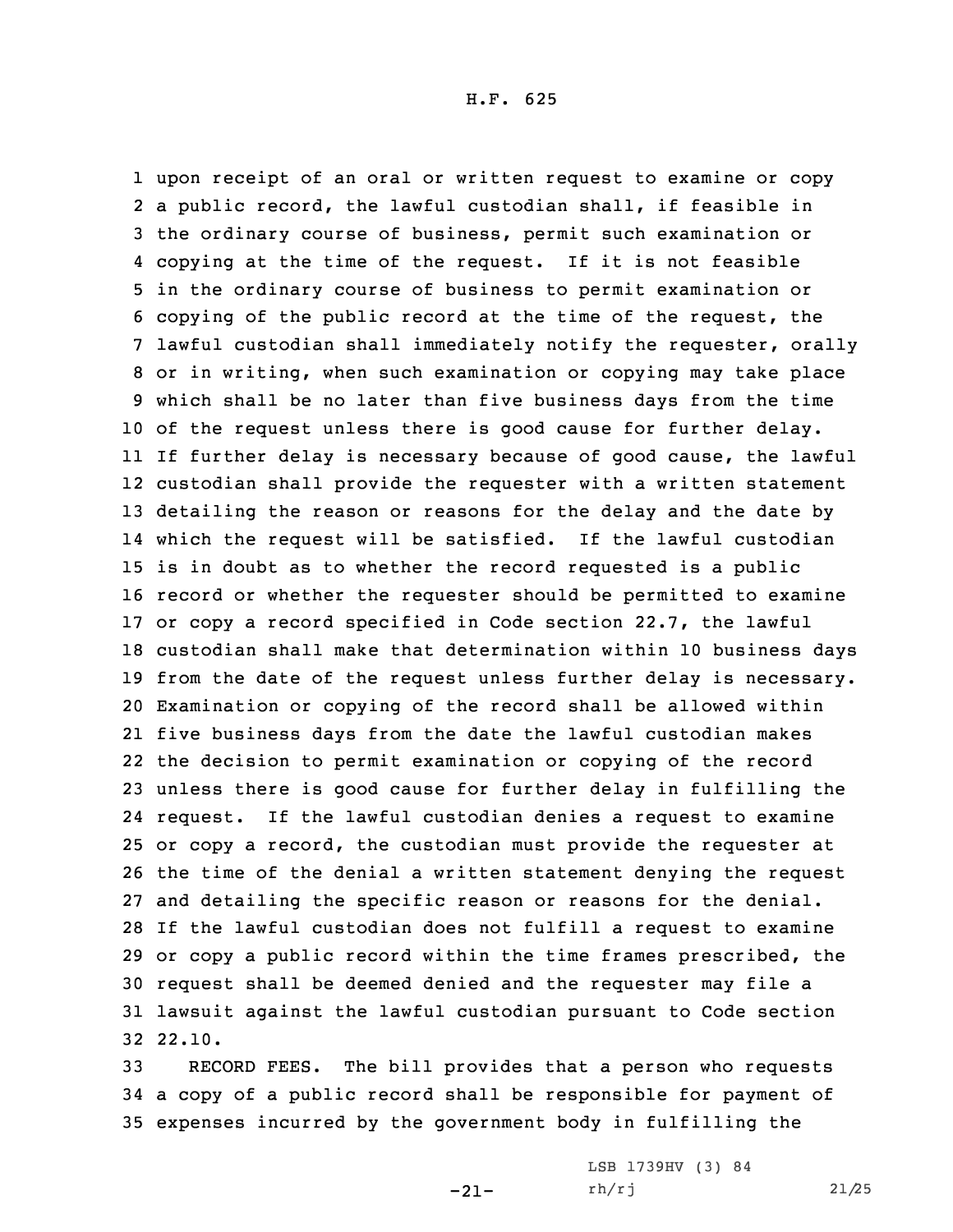public records request. In addition, an executive branch agency shall provide services relating to supervising the examination and copying of requested records or reviewing such records prior to release at no charge to <sup>a</sup> requestor for up to three hours per month.

 APPRAISAL INFORMATION. The bill provides that appraisal information concerning the sale or purchase of property for public purposes, prior to the execution of any contract for such sale or purchase or the submission of the appraisal to the property owner or other interested persons, shall be confidential, under Code section 22.7.

12 INDUSTRIAL OR COMMERCIAL DEVELOPMENT. The bill provides that information on an industrial or commercial development prospect with which the department of economic development or <sup>a</sup> city is negotiating, prior to submission of the information by the department or the city of <sup>a</sup> proposal for financial assistance or other incentives for the prospect for approval by the director of the department or by the governing body of the city shall be confidential under Code section 22.7.

 PERSONAL INFORMATION IN CONFIDENTIAL PERSONNEL RECORDS. The bill provides that personal information in confidential personnel records of public government bodies relating to identified or identifiable individuals who are officials, officers, or employees of the government bodies shall be confidential records under Code section 22.7. However, the name and compensation of the individual including any written agreement establishing compensation or any other terms of employment excluding any information otherwise excludable from public information, the date the individual was employed by the government body, the positions the individual holds or has held with the government body, the educational institutions attended by the individual, including any diplomas and degrees earned, and the names of the individual's previous employers, positions previously held, and dates of previous employment, and final disciplinary action taken against the individual that resulted

-22-

LSB 1739HV (3) 84 rh/rj 22/25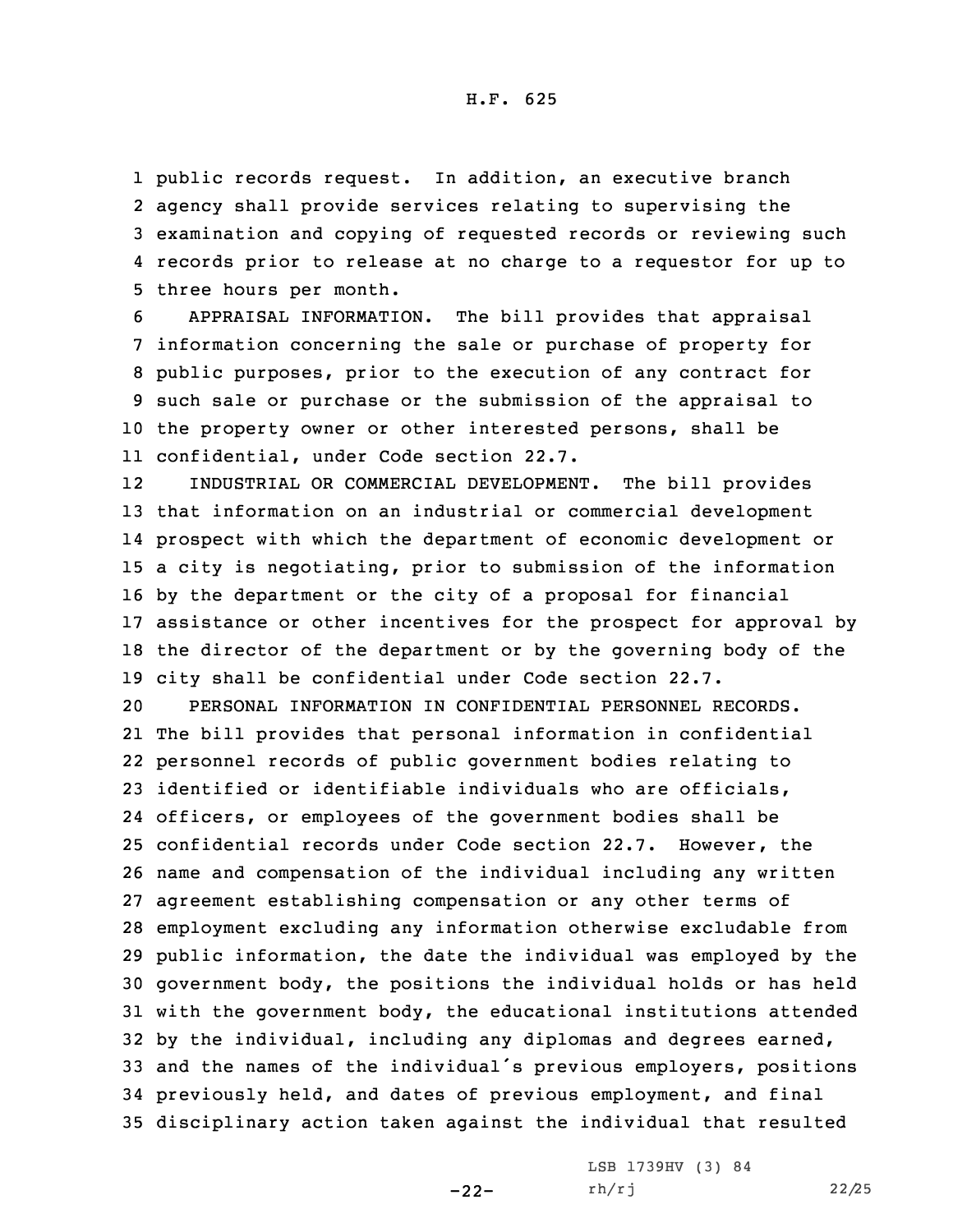1 in the individual's discharge are all public records.

2 The bill provides that personal information in confidential 3 personnel records of government bodies relating to student 4 employees shall only be released pursuant to federal law.

5 INTERNET PROTOCOL NUMBERS. The bill provides that the 6 portion of <sup>a</sup> record request that contains an internet protocol 7 number shall be confidential under Code section 22.7.

 CHARITABLE DONATION RECORDS. The bill provides that certain records relating to <sup>a</sup> charitable donation are confidential records under Code section 22.7, and unless otherwise provided, the lawful custodian of all such records is the regents institution to be benefited by such gifts.

 PRELIMINARY DRAFTS, MEMORANDA, OR NOTES. The bill provides that preliminary drafts, memoranda, or notes shall be confidential records under Code section 22.7, however, such <sup>a</sup> record considered or used in the final formulation, recommendation, adoption, or execution of any official policy or action by <sup>a</sup> public official authorized to make such decisions for the governmental body shall be available for examination and copying at the time the record is distributed to <sup>a</sup> majority of the government body for consideration or is adopted or executed as the official policy or official action of <sup>a</sup> government body.

24 SOCIAL SECURITY NUMBERS IN PUBLIC RECORDS. The bill provides that <sup>a</sup> government body shall not disclose <sup>a</sup> person's social security number unless the disclosure is authorized by law and <sup>a</sup> government body shall make reasonable efforts to exclude social security numbers from licenses, permits, and other documents that may be readily observed by the public, give individuals the option not to submit <sup>a</sup> social security number to the government body unless submission of the social security number is essential to the provision of services by the government body or is required by law, and make any other efforts to prevent social security numbers from being included in public records and to protect such numbers from disclosure.

-23-

LSB 1739HV (3) 84 rh/rj 23/25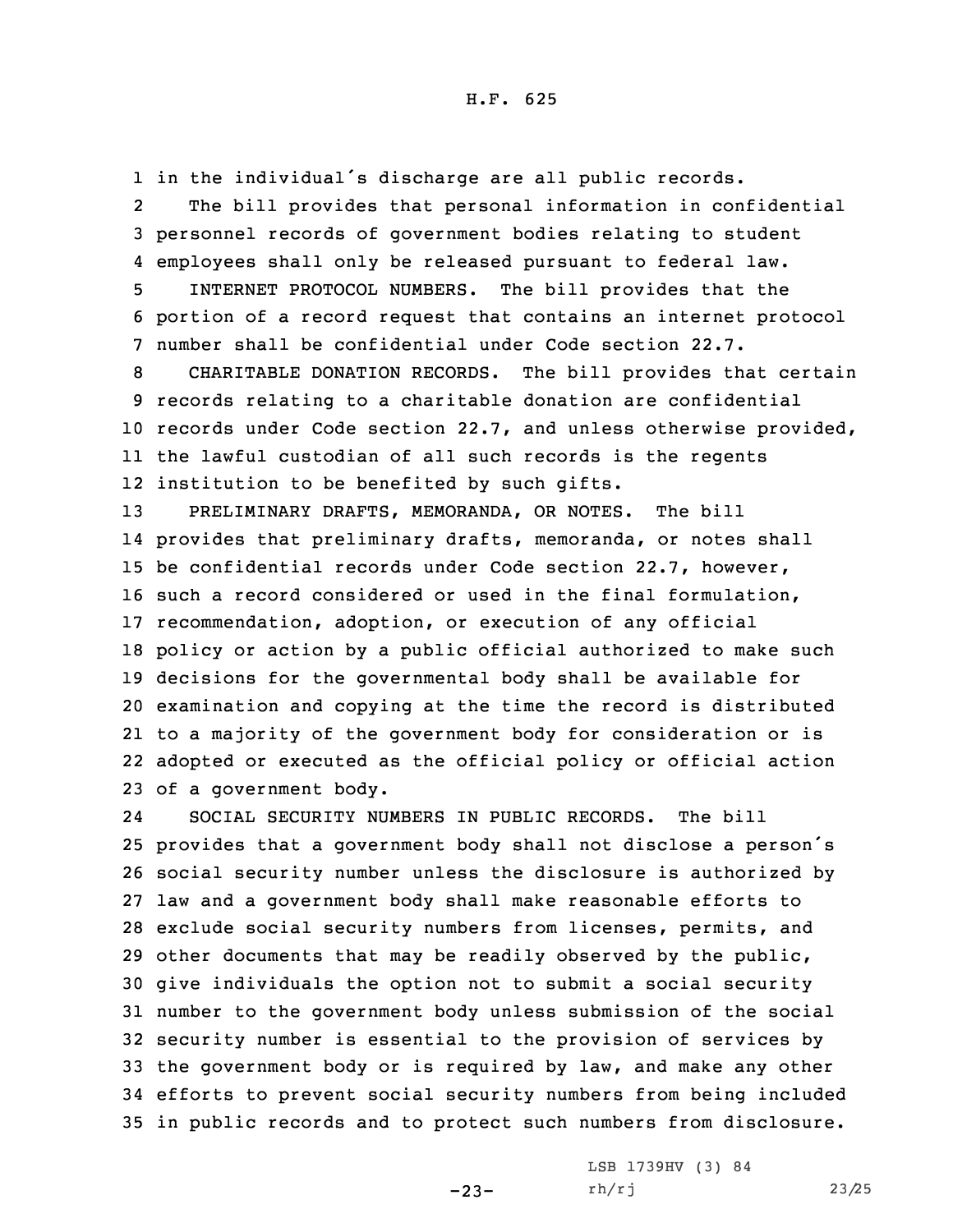In addition, if <sup>a</sup> public record contains <sup>a</sup> social security number, the bill requires <sup>a</sup> government body to, to the extent practicable, make reasonable efforts to redact the social security number prior to releasing the record if such redaction does not materially affect the value of the public record and is permitted by law. The bill requires <sup>a</sup> government body or <sup>a</sup> political subdivision that solicits information containing <sup>a</sup> person's social security number or that is the lawful custodian of public records containing social security numbers to adopt rules or guidelines to administer the use and disclosure of social security numbers consistent with the bill.

12 SETTLEMENT AGREEMENTS. The bill provides that <sup>a</sup> final binding settlement agreement between <sup>a</sup> government body that resolves <sup>a</sup> legal dispute between such government body and another person or entity shall be filed with the government body. The government body is required to prepare and file, for each settlement agreement, <sup>a</sup> summary indicating the identity of the parties, the factual and legal nature of the dispute, and the terms of the settlement. The settlement agreement and summary are public records.

21 JUDICIAL BRANCH RECORDS. The bill provides that Code chapter 22 does not apply to government records owned, created, possessed, or under the control of the judicial branch related to the performance by the courts of their judicial functions. OPEN MEETINGS, PUBLIC RECORDS, AND PRIVACY ADVISORY COMMITTEE. The bill establishes an open meetings, public records, and privacy advisory committee to serve as <sup>a</sup> resource for public access to government information to consist of 17 members including members from various interest groups, three public members, the attorney general, the citizens' aide, the director of the department of cultural affairs, <sup>a</sup> representative from the department of administrative services with expertise in electronic records, two state representatives, and two state senators. The committee shall serve as the central coordinator of information

-24-

LSB 1739HV (3) 84 rh/rj 24/25